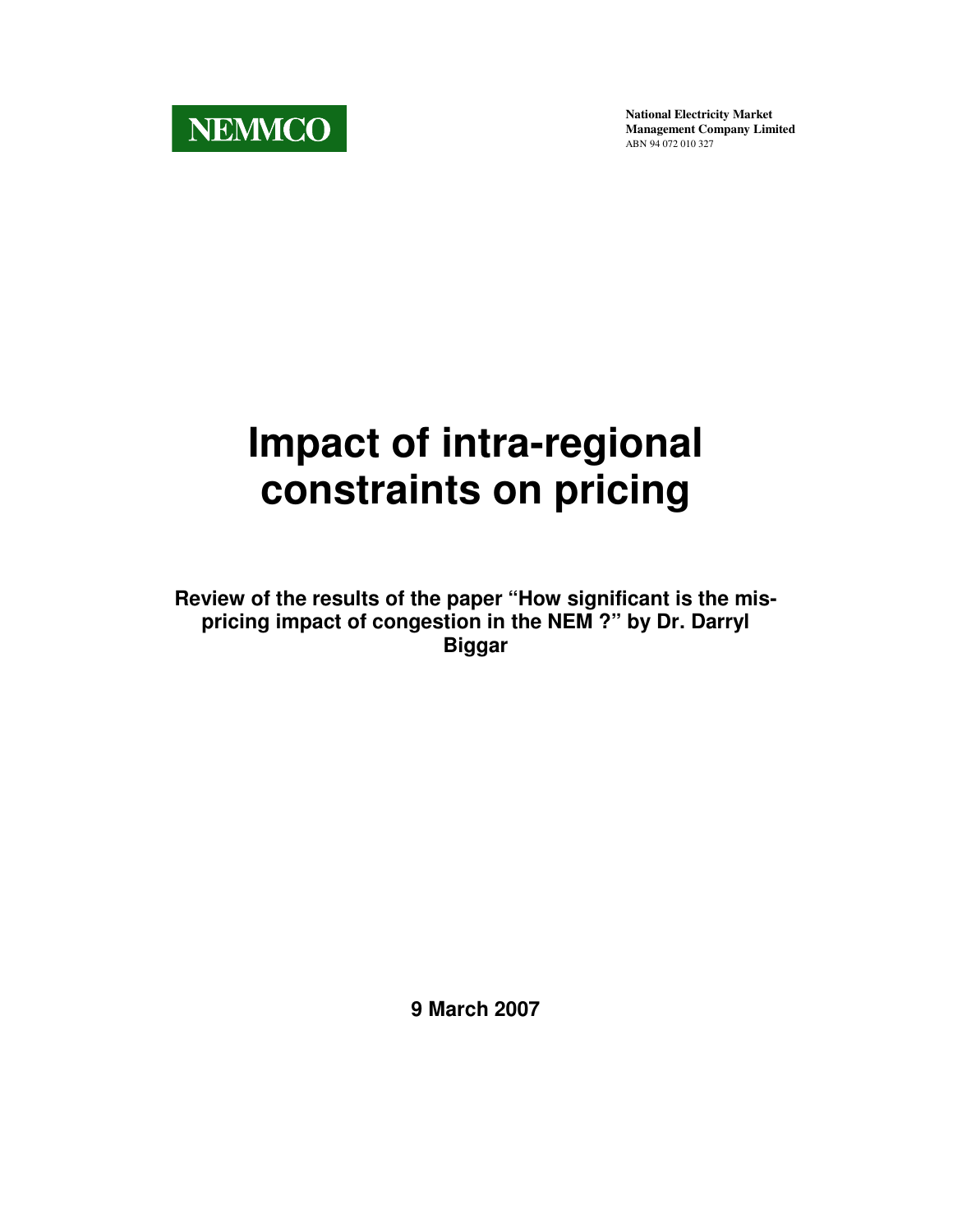# **Executive summary**

This study was conducted in response to AEMC's request to review the report produced by Dr. Darryl Biggar titled "How significant is the mis-pricing impact of congestion in the NEM ?". In this context, mis-pricing relates to differences between regional and local prices. The study confirmed the finding that there is an increasing trend towards mis-pricing from 2003/04 onwards for the NSW, QLD and SA regions. Victorian region showed decreasing a trend.

There are some generic causes which may have contributed to the increased mispricing throughout the NEM. Increase in system demand and increase in generator offers contributed to the increase in congestion in network constrained subregions. The progressive conversion of option 8 (interconnector terms only on the Left Hand Side) constraints to a fully co-optimised formulation from July 2005 onwards would also have contributed to the increase in incidence of mis-pricing. However there are also some specific causes which contributed to mis-pricing trends in different regions.

These are some of the reasons identified as contributing to mis-pricing. This is not a complete list and does not represent the order of importance. NEMMCO acknowledges that there may be other contributing reasons.

- Increase in load in some areas
- Network outages including those to manage system augmentations
- Change in generation output
- Generators switching their output to different networks
- Use of higher short-term ratings for transformers and lines
- Commissioning transmission assets
- Impact of drought on some hydro generators
- Change in constraint formulation
- Directions and Network Support Agreements to manage system conditions
- Change in voltage and transient stability limits due to generator, load and network changes
- Increase in generation from wind-farms

Most of these reasons are specific to the region and the situation at the time. It is difficult to predict if these causes will continue in future. Therefore it is not possible to comment on the future direction of the mis-pricing trends identified in Dr. Biggar's paper.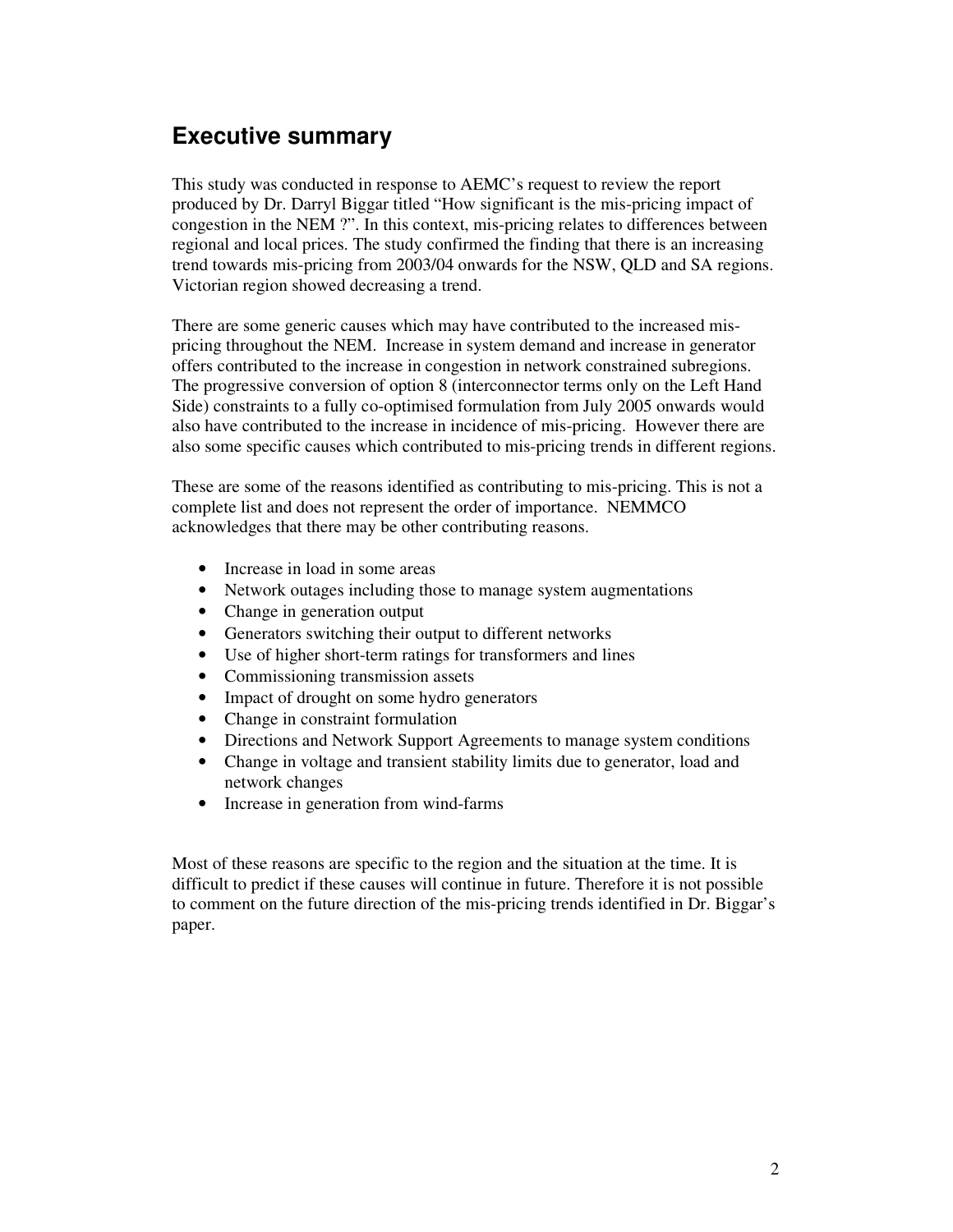# **Introduction**

The AEMC made a request to NEMMCO on 13 December 2006 to review the results published in the paper titled "How significant is the mis-pricing impact of congestion in the NEM ?' by Dr. Darryl Biggar.

NEMMCO agreed to extend the analysis to cover a larger study period and perform a review to identify the causes behind any trends in mis-pricing.

The term mis-pricing is used in the above paper to describe the incidence of a difference between regional reference and local (sometimes referred to as nodal) prices. Mis-pricing occurs when a dispatched quantity of a generator is directly subjected to a binding constraint. The local price may be higher or lower than the reference price.

#### **Scope**

The main aim of this study was to check whether the mis-pricing trends identified in Dr Biggar's paper is consistent for a larger dataset. The study also refined the set of constraints to match the unmitigated impact of network congestion, as discussed in the next subsection.

This study did not attempt to quantify the amount of mis-pricing. It did not differentiate between small scale mis-pricing (eg \$0.05/MWh) and large scale mispricing (eg \$10000.00/MWh). It also did not differentiate between small volume of mis-pricing (eg applied to a small generator) and large volume (eg applied to a large station with 4 generators with 700 MW capacity). NEMMCO acknowledge this kind of analysis is required to estimate the materiality of any mis-pricing, however it was considered out of scope of this study.

#### **Assumptions**

In this study NEMMCO used a methodology to identify mis-pricing. This methodology was subjected to several assumptions.

As discussed in the original paper mis-pricing occurs when a generator is directly controlled by a binding constraint. Therefore this study initially looked at the binding constraints with generator terms during the study period to identify mis-pricing. After that any constraints not relevant to congestion were removed from study dataset. NEMMCO assumed the following constraint types are not relevant to congestion:

• FCAS constraints: These are constraints which are imposed to manage FCAS dispatch.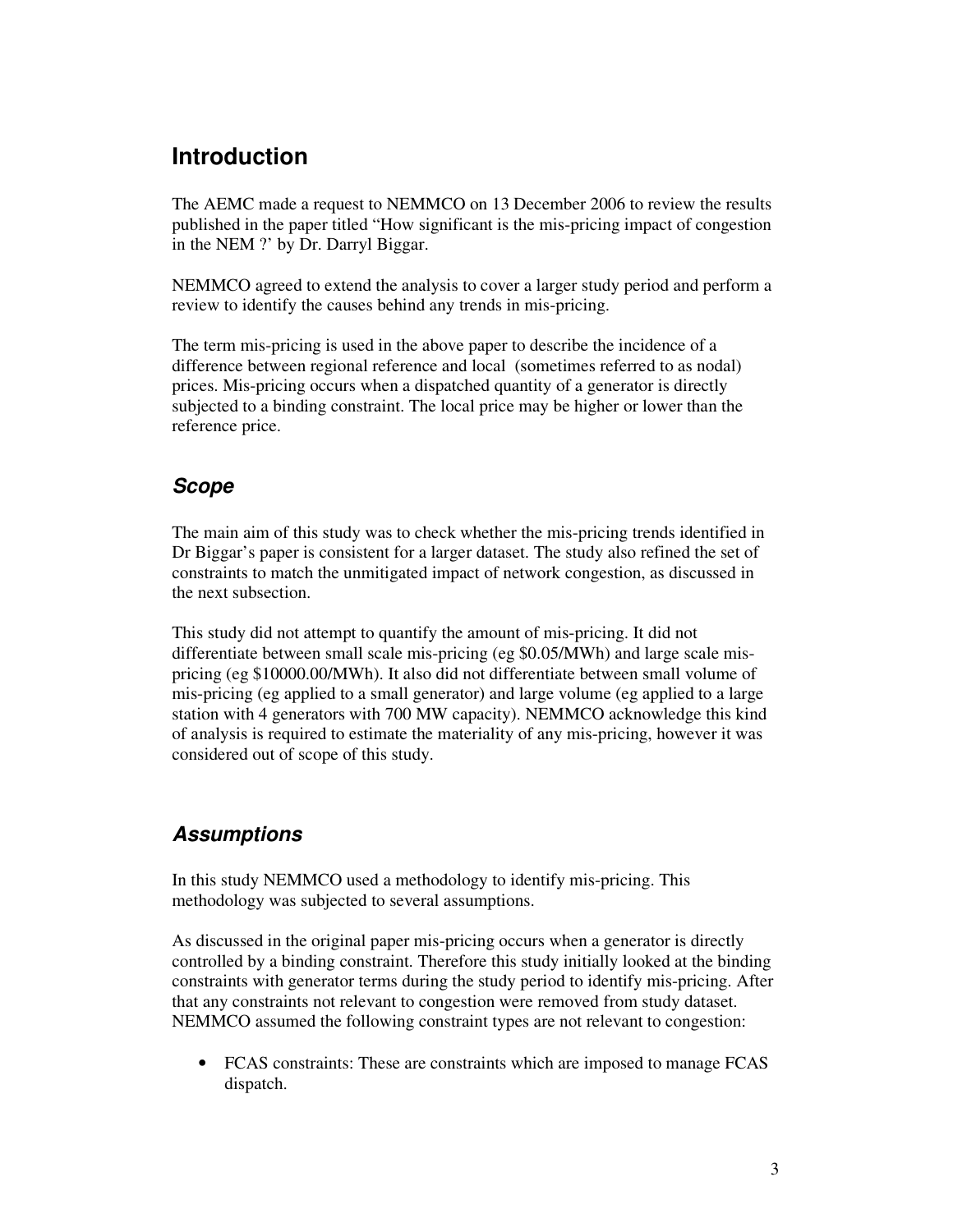- Identified Network Support Agreement (NSA) constraints: These are the constraints applied to represent known NSAs between TNSPs and generators. Any mis-pricing due to these constraints is assumed to be managed by the agreement between the parties.
- Identified constraints to manage connection point equipment outages: These are the constraints applied to set the output of a generator to zero to manage any outage of the connection equipment. In some situations these constraints are used instead of generators making their units unavailable. It was assumed that these situations were managed by agreements between parties. Any mispricing in these situations had no financial impact since there was no output from the generators
- Identified non-conformance constraints: These are the constraints to manage generator non-conformance.
- Any internal NEMDE constraints: There are many internal NEMDE constraints which manage FCAS limits, ramp-rates and other issues. These relate to scheduled unit characteristics and are considered to be not relevant to network congestion.

**Note:** The dataset used for the study includes some of the constraints discussed above where the identified purpose of the constraint was not established. The regional analysis section of this report shows results of detailed analysis of the top 5 binding constraints, which include some of the non-conformance constraints etc.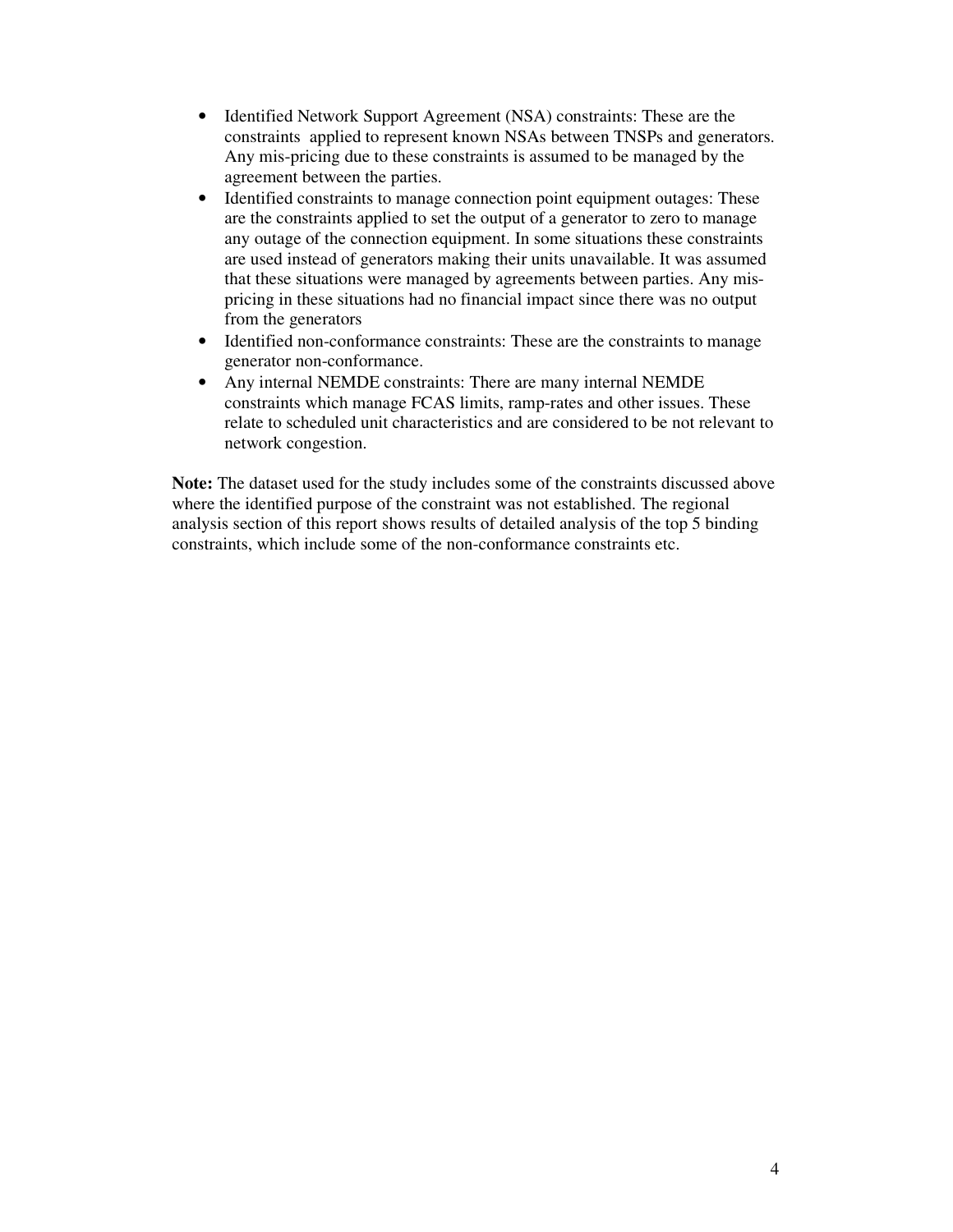# **Results and Analysis**



**Figure 1** 

Figure 1 shows that there is very little variation in the number of mis-priced nodes during the study period. There is a variation in the average time duration of mispricing. There is a sharp reduction in the average duration from 2001/02 to 2002/03 and gradual increase after that.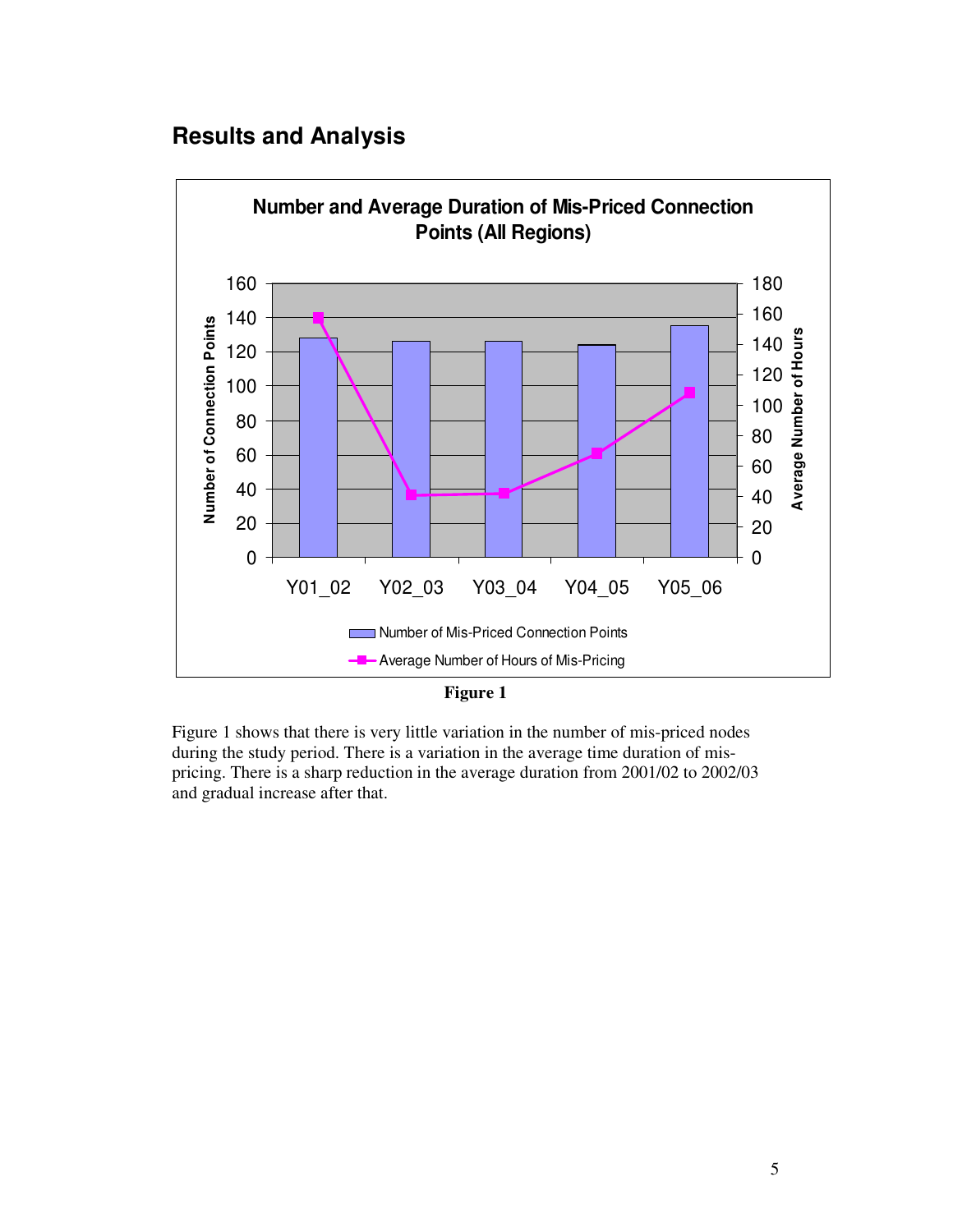

**Figure 2** 

Figure 2 shows the results excluding Tasmania. There is a small reduction in the number of mis-priced nodes in last two years.



Figure 3 gives the breakdown of average mis-priced duration by region. Region by region analysis is given in next subsections.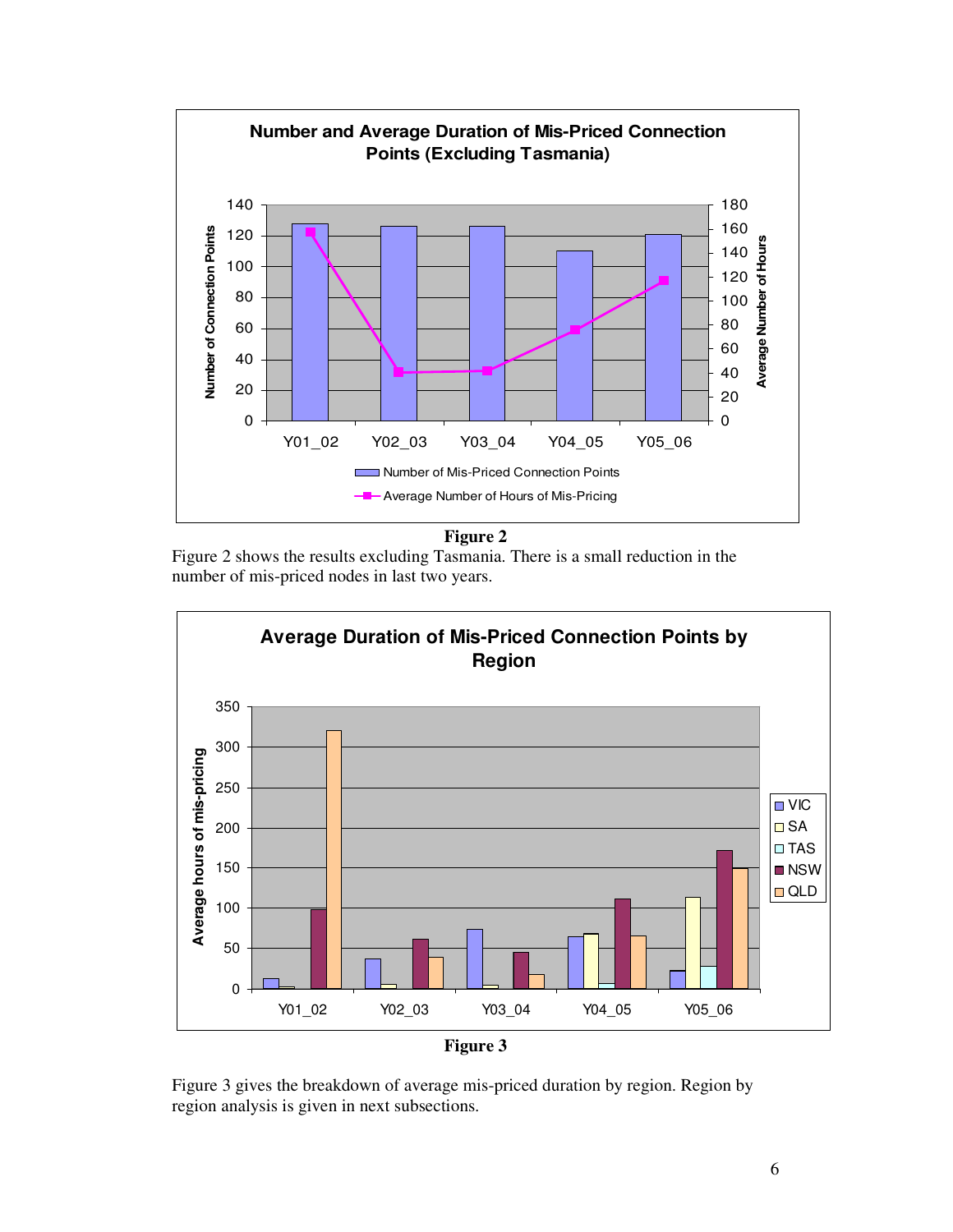#### **Regional analysis**

#### **Victoria**





In Victoria the amount of mis-pricing peaked around 2003/04 year as shown in Figure 4. There is a sharp reduction in the number of mis-priced nodes and average duration.

The predominant binding constraints resulting in mis-pricing were those that manage flow across the Hazelwood Terminal Station (HWTS) 500/220 kV transformers. Between 2001/02 and 2003/04 the number of binding dispatch intervals for the V>V1NIL and V>V2NIL constraint equations, which manage flow across the HWTS No. 2, 3 and 4 transformers, increased from 178 to 1974 before reducing to 1206 in 2004/05 and 168 in 2005/06. There are a number of reasons for this variation including:

 $\Rightarrow$  Increased output from Hazelwood power station generators 1,2,6,7 and 8 in 2002/03 and 2003/04 compared with 2001/02. Output decreased in 2004/05 and again in 2005/06. Higher outputs from these units result in increased flow across the transformers.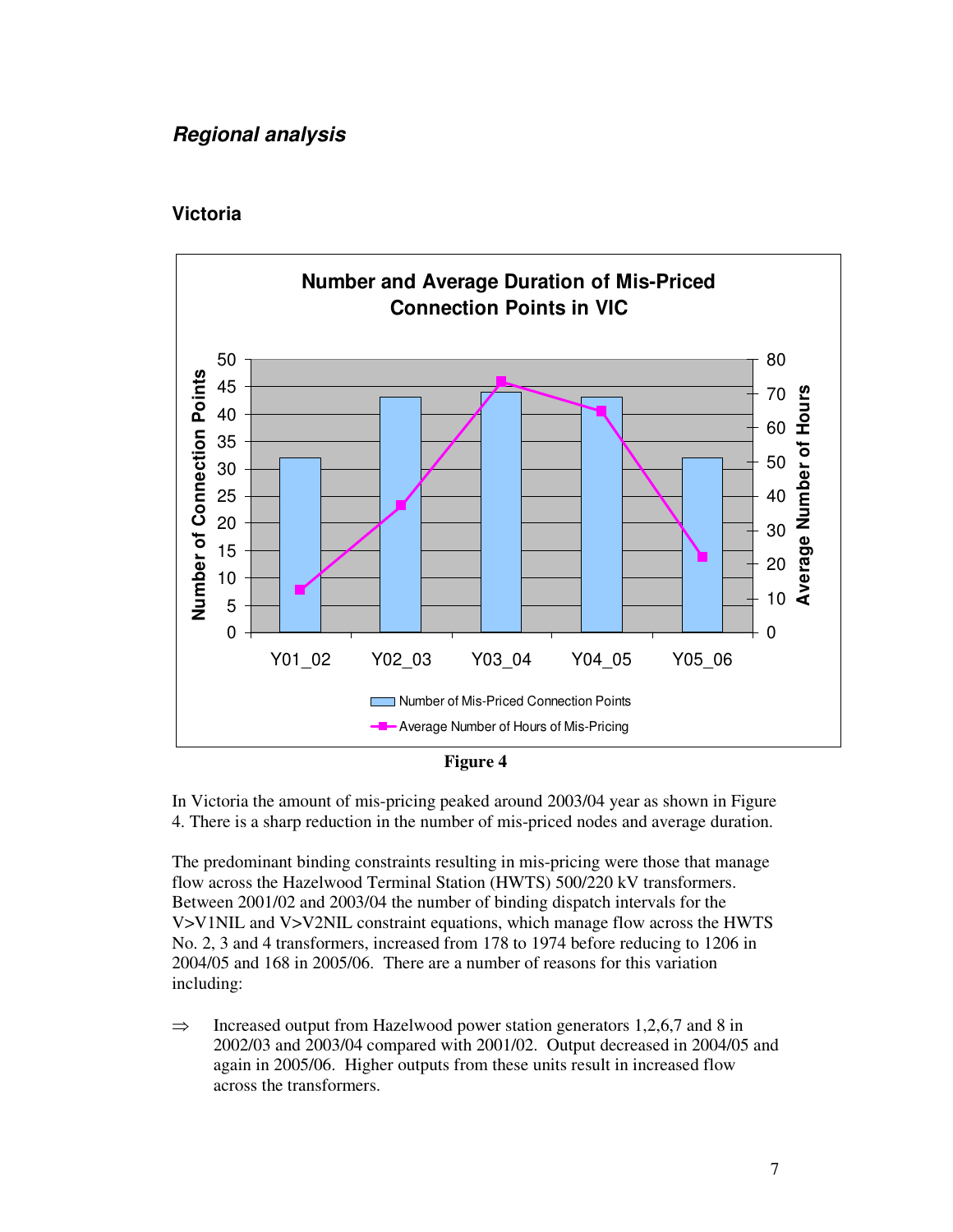- $\Rightarrow$  Yallourn W unit 1 supplied more power to the 500 kV network in 2004/05 compared with 2001/02 to 2003/04 where the power supplied remained reasonably constant. Yallourn W unit 1 supply to the 500 kV network fell again in 2005/06. Yallourn W unit 1 supply into the 500 kV network results in increased flow across the transformers.
- $\Rightarrow$  A 638 MVA short-term rating was made available for the HWTS transformers in July 2004. Before this time a 600 MVA rating was used.

The V>V\_NIL\_4 constraint bound for 1100 dispatch intervals in 2005/06 but did not bind in any of the years before then. This constraint ensures the output of HWPS units 3, 4 and 5 does not exceed the 600 MVA continuous rating of the HWTS No. 1 transformer. It has only been required since the commissioning of the fourth 500 kV line between the Latrobe Valley and Melbourne metropolitan area in August 2005. Following the commissioning of this line the Hazelwood power station buses were reconfigured such that these three units are now connected to the power system radially through the No. 1 transformer. The constraint only binds when output from the units exceeds the registered capacity of the transformer.

VENCorp is planning to complete work at Hazelwood power station by December 2008 which will result in an improved bus arrangement and alleviate the HWTS transformer loading issues.

There are increasing instances of binding for constraints associated with transfer from Snowy to Victoria in 2005/06 due to higher power transfers into Victoria. It is likely that this increase is due, at least in part, to the impact of the drought on Victorian hydro generation.

The following table provides a summary of binding dispatch intervals resulting in mis-pricing based on the analysis of the top 5 constraint equations binding each financial year. The N-2 column refers to constraints binding due to the loss of more than one transmission line being declared credible.

| Year  | <b>System</b> | <b>Non</b>  | <b>NSA/Direction</b>   N-2 | <b>Outage</b> | <b>Disconnected</b> |
|-------|---------------|-------------|----------------------------|---------------|---------------------|
|       | <b>Normal</b> | conformance |                            |               | from network        |
| 01/02 | 205           | 383         |                            | 172           |                     |
| 02/03 | 953           | 600         |                            |               |                     |
| 03/04 | 1974          | 129         |                            | 138           |                     |
| 04/05 | 1329          |             |                            | 103           |                     |
| 05/06 | 1318          |             |                            | 227           |                     |

| able |  |
|------|--|
|      |  |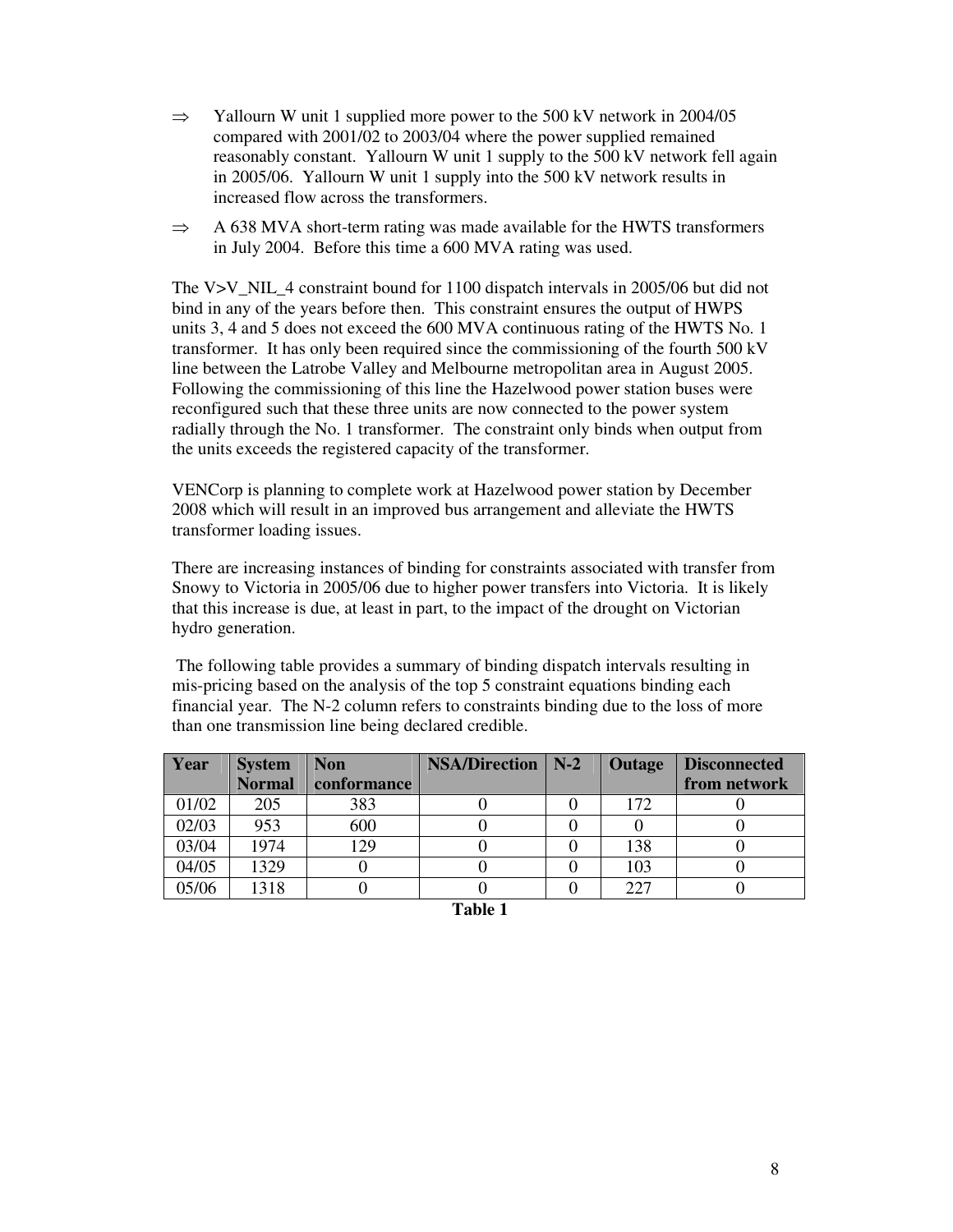

Figure 5 shows connection points in Victoria where the total duration of mis-pricing is more than 100 hours in at least one year in the study period.



Figure 6 shows the mis-pricing distribution on regional reference price. Most of the mis-pricing is when the regional reference price is less than \$300/MWh.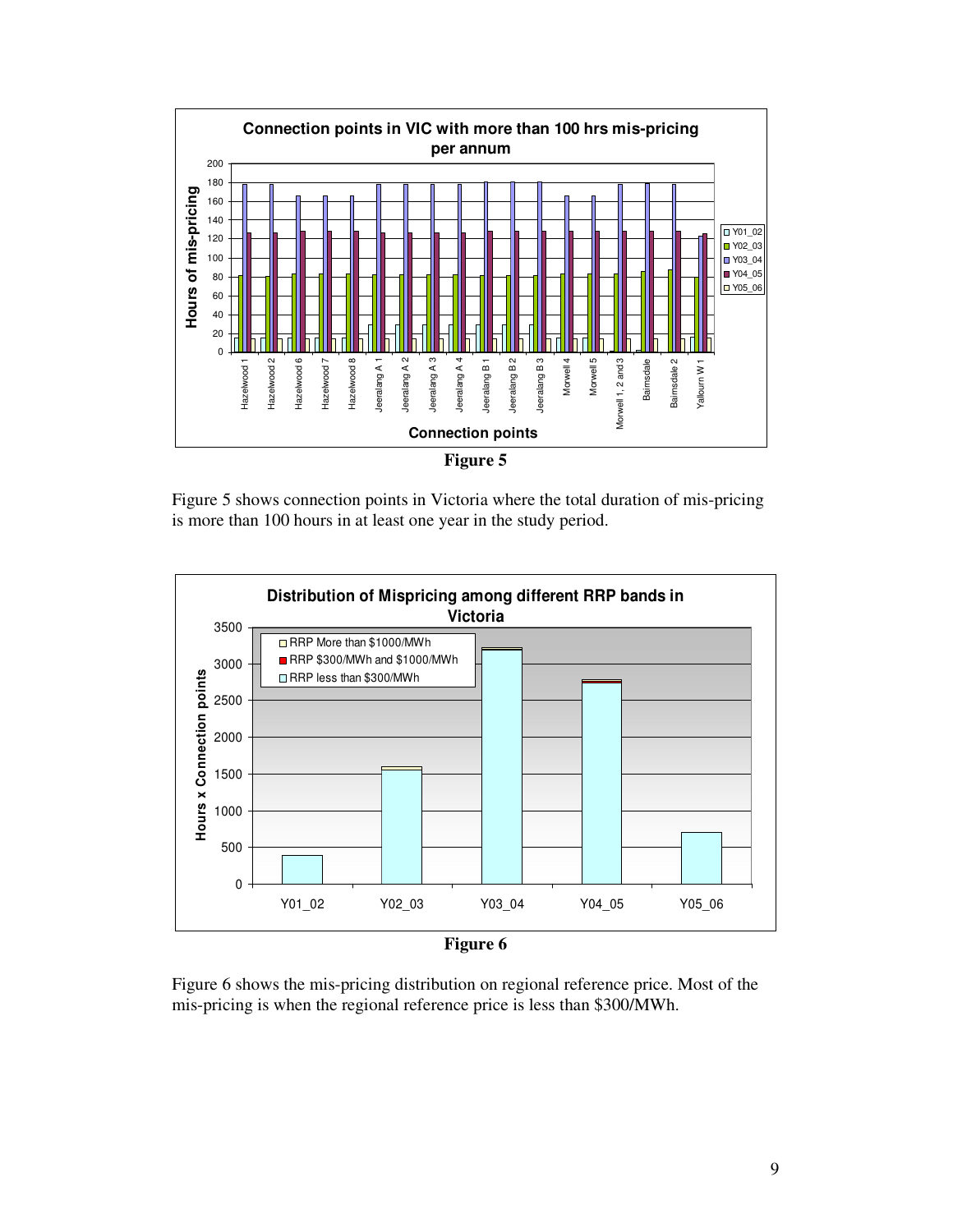#### **New South Wales**



**Figure 7** 

In NSW the amount of mis-pricing bottomed around 2003/04 year. There is a trend to increase the number of nodes and average duration of mis-pricing.

The binding dispatch intervals in the 2001/02 period were dominated by constraints managing the flow on the Vales Pt - Munmorah (23) line during system normal and outage conditions. There is some binding on this line during outages in 02/03 and 03/04 as well, but no binding from then on. Other than transmission outages one of the main influences on the binding of this constraint is the output from Munmorah power station which varied as follows (average output over year):

| 01/02 | 02/03 | 03/04          | 04/05  | 05/06              |
|-------|-------|----------------|--------|--------------------|
| 8 MW  | 58 MW | 33 MW          | 106 MW | <sup>1</sup> 74 MW |
|       |       | <b>Table 2</b> |        |                    |

The higher the output from Munmorah the less power would flow across the 23 line and the less likely it would be to bind. The 23 line sustained emergency rating also increased in late 2004 from 1370 MVA to 1429 MVA which would have contributed to a reduction in binding instances.

Between 2003/04 and 2005/06 constraints managing flow on the 82 line (and to a lesser extent the 81 line) dominated. The majority of binding dispatch intervals occurred during network outages. The main drivers in this case were increasing flow on QNI towards NSW and increasing output from Bayswater and Liddell power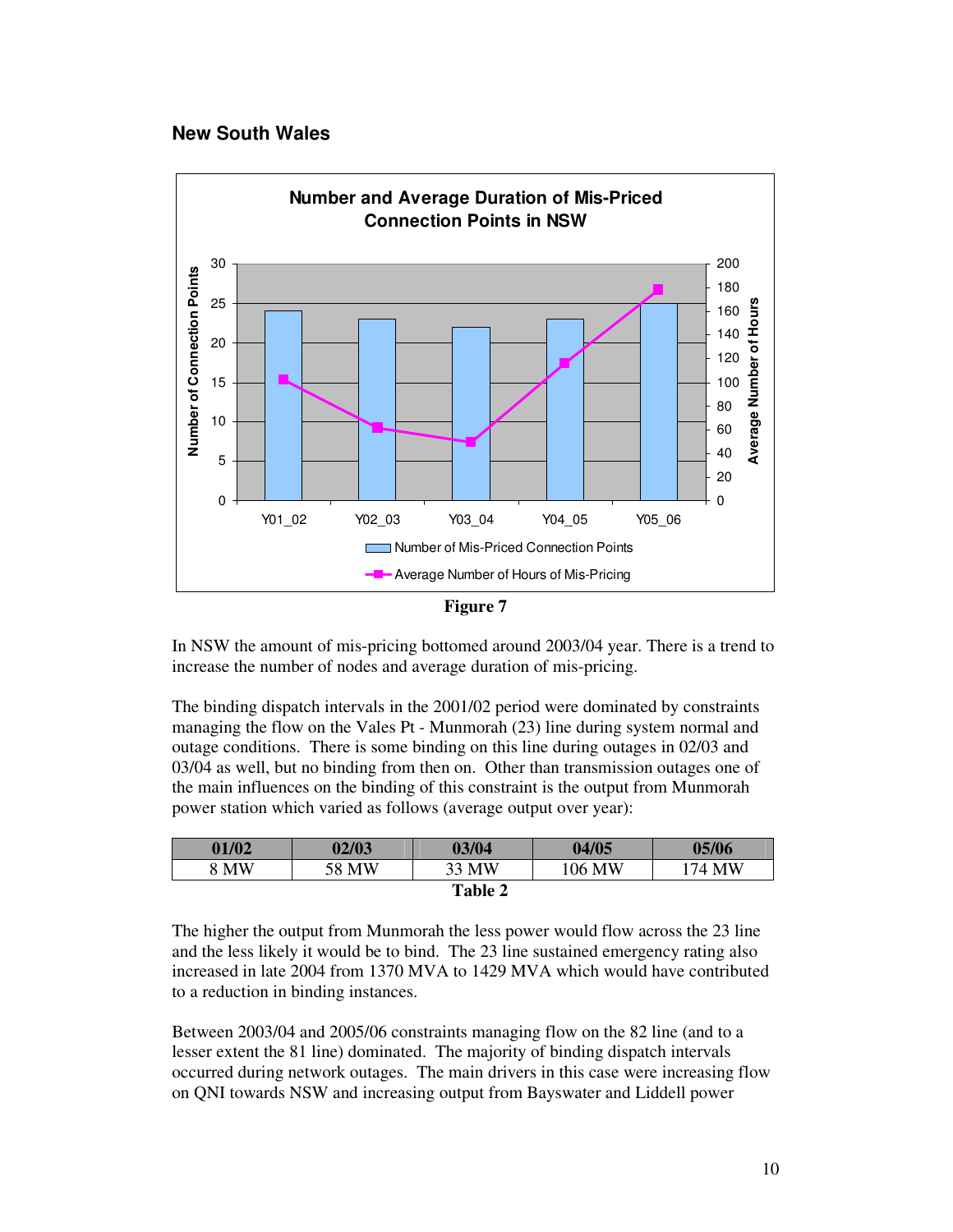|                  | 2001/02 | 2002/03 | 2003/04 | 2004/05 | 2005/06 |  |
|------------------|---------|---------|---------|---------|---------|--|
| ONI              | $-177$  | $-266$  | $-438$  | $-510$  | $-619$  |  |
| <b>Bayswater</b> | 2036    | 1907    | 2012    | 2050    | 2010    |  |
| Liddell          | 900     | 877     | 1055    | 1160    | 1192    |  |
| Table 3          |         |         |         |         |         |  |

stations which resulted in higher flows on these lines. The changes in flow and generator outputs are tabled below:

Load growth in the Newcastle area also contributes to higher flows on the 81 and 82 lines.

The rating of the 82 line was increased by 170 MVA in December 2006 which acts to reduce binding instances in future. However, the commissioning of Kogan Creek power station in early to mid 2007 is likely to increase power flows south from Queensland and it is expected that the binding of constraints managing flows on the 81 and 82 lines will continue in coming years. TransGrid is planning to develop 500 kV transmission between Bayswater and Mt Piper in 2008/09 which should transfer power away from these lines and consequently reduce the incidence of constraints binding in the longer term.

The following table provides a summary of binding dispatch intervals resulting in mis-pricing based on the analysis of the top 5 constraint equations binding each financial year. The N-2 column refers to constraints binding due to the loss of more than one transmission line being declared credible.

| Year  | <b>System</b> | <b>Non</b>  | <b>NSA/Direction</b> | $\mid$ N-2 | <b>Outage</b> | <b>Disconnected</b> |
|-------|---------------|-------------|----------------------|------------|---------------|---------------------|
|       | <b>Normal</b> | conformance |                      |            |               | from network        |
| 01/02 | 544           | 139         |                      |            | 516           |                     |
| 02/03 | 172           | 241         |                      |            | 372           |                     |
| 03/04 | 36            | 128         |                      |            | 502           |                     |
| 04/05 | 500           |             |                      |            | 1131          |                     |
| 05/06 | 860           |             |                      |            | 1334          |                     |

| `able |  |
|-------|--|
|-------|--|

Constraint equation N>N-NIL\_1U bound for 500 dispatch intervals in 2004/05. This constraint manages flow on the Mt Piper  $330 - 132$  kV (94Y) line for loss of the Mt Piper – Wallerawang (71) line. The rating of the 94Y line was increased by more than 190 MVA in mid 2005 and this equation has not bound since.

Of the top 5 constraint equations binding in 2005/06, four are fully co-optimised. Prior to July 2005 (i.e. the general introduction of the fully co-optimised formulation), a number of these equations were modeled using an option 3 constraint pair (one equation with only interconnector terms on the LHS, and the other equation with only generator terms on the LHS). It is likely that the inter-regional component of this constraint pair bound on its own during this period and this would tend to reduce the number of mis-priced binding periods.

For example the "Q>N-81\_1T" and "N>N-81\_1T" option 3 constraint pair was formulated to managed flow on the 82 line during outage of the 81 line (Nil trip).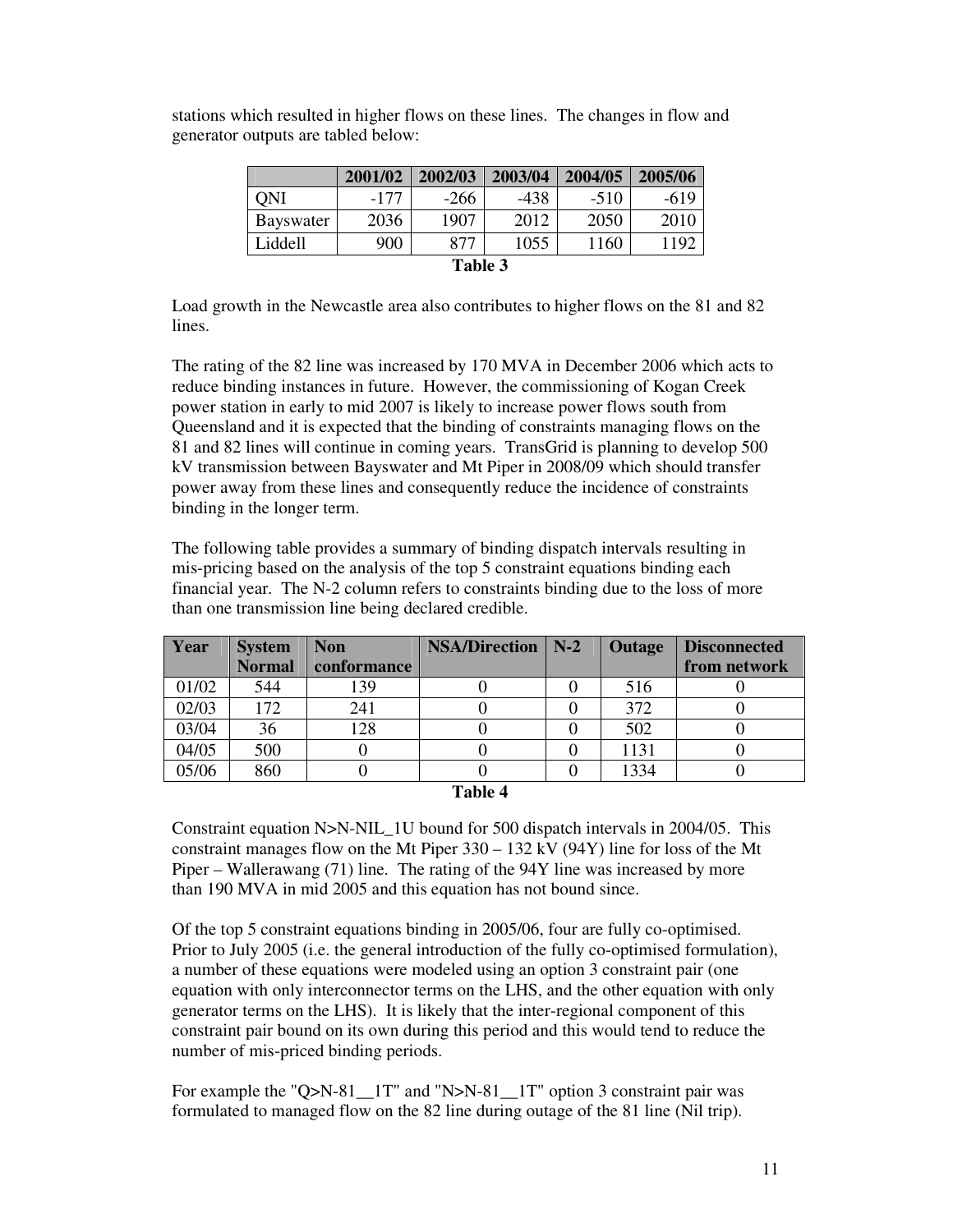This constraint pair bound for 1056 (inter-regional) plus 713 (intra-regional) dispatch intervals in 2004/05. This option 3 constraint pair was replaced on 14/07/07 by the current Option4 N>>N-81\_1T equation which bound for 1168 dispatch intervals in 2005/06. Thus, the increase in mis-pricing in this case is due at least in part to the change in constraint formulation.



**Figure 8** 

Figure 8 shows connection points in NSW where the total duration of mis-pricing is more than 100 hours in at least one year in the study period.



**Figure 9**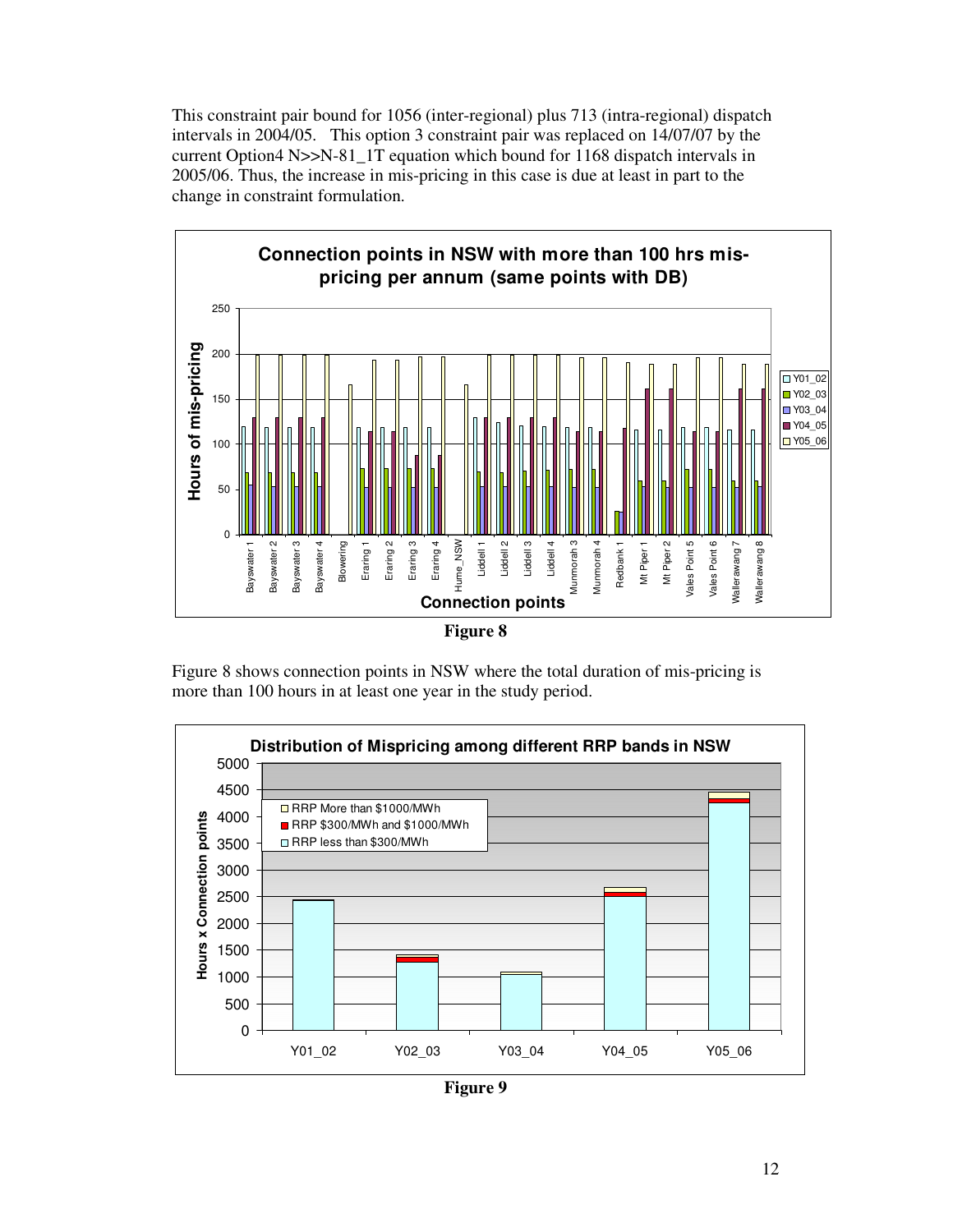Figure 9 shows the mis-pricing distribution for regional reference price bands. Most of the mis-pricing is when the regional reference price is less than \$300/MWh. The amount of mis-pricing at higher RRP bands increased after 2004/05.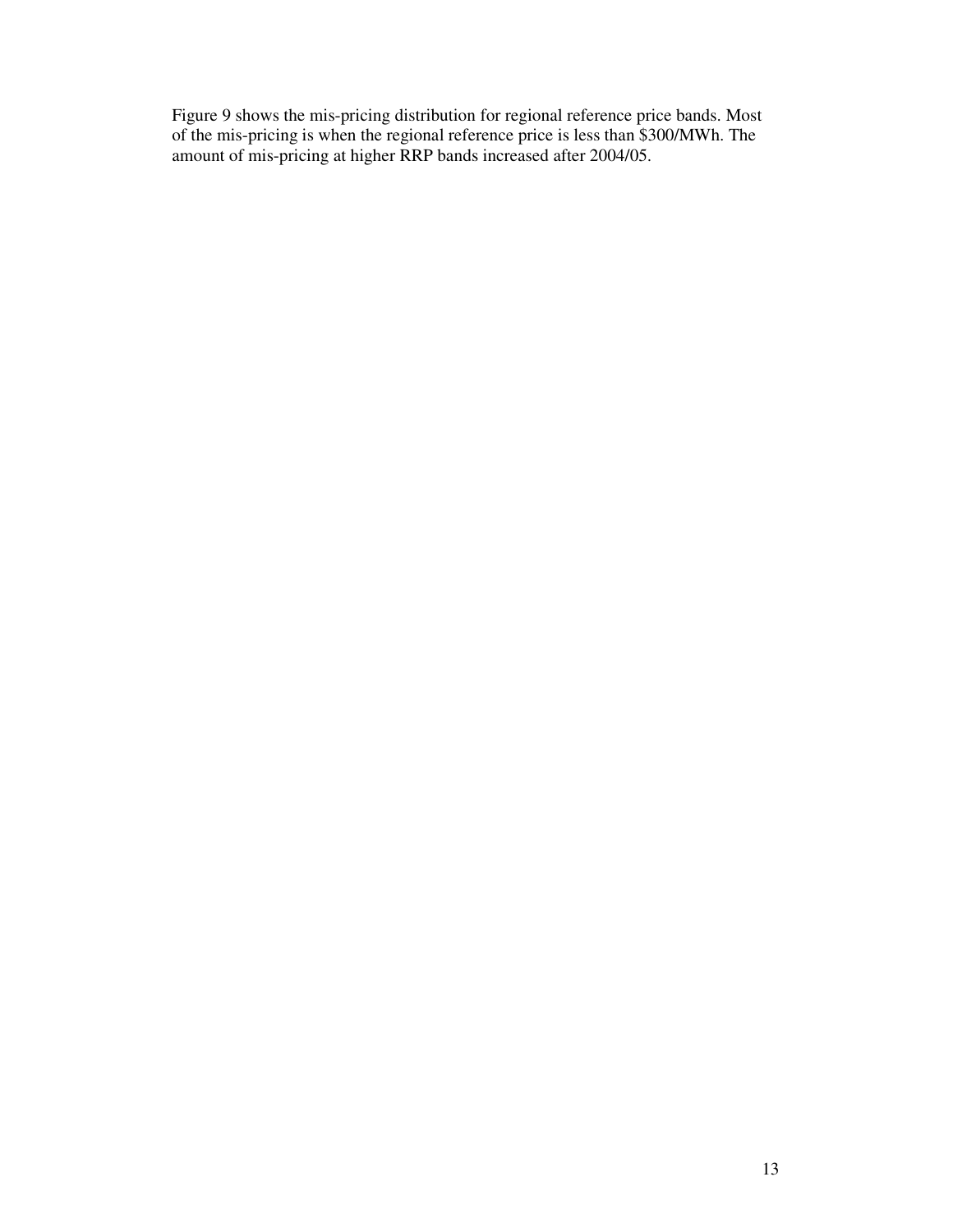#### **Queensland**



**Figure 10** 

In Queensland the amount of mis-pricing bottomed around 2003/04 year. There is a moderate increase in the average duration after that.

The majority of binding constraints in Queensland between 2001/02 and 2005/06 were associated with managing flows from central to north Queensland and from central to south Queensland.

In 2001/02 most of the binding instances were due to generating units being constrained on under NSA or direction to manage the central to north Queensland flow or the Ross limit in the far north. In January 2002 an improved constraint formulation was implemented to provide a more efficient way to manage the loading of gas turbines in north Queensland under network support agreements. This significantly reduced the number of quick constraints(constraints prefixed with the hash # symbol in the constraint identifier) binding in ensuing years. A large number of binding instances were also associated with managing voltage and stability limits for flows between central, north and far north Queensland. The limit for flows from central to north Queensland was increased from 780 MW to 800 MW in late 2001. An 1800 MW limit on flows from central to south Queensland bound for 1030 dispatch intervals during the financial year.

In 2002/03 there were still a number of binding instances due to gas turbines in north Queensland being constrained on for network support agreements or by direction for system security. However, the number was approximately a quarter that observed in 2001/02. In February 2003 the limit for flows from central to north Queensland was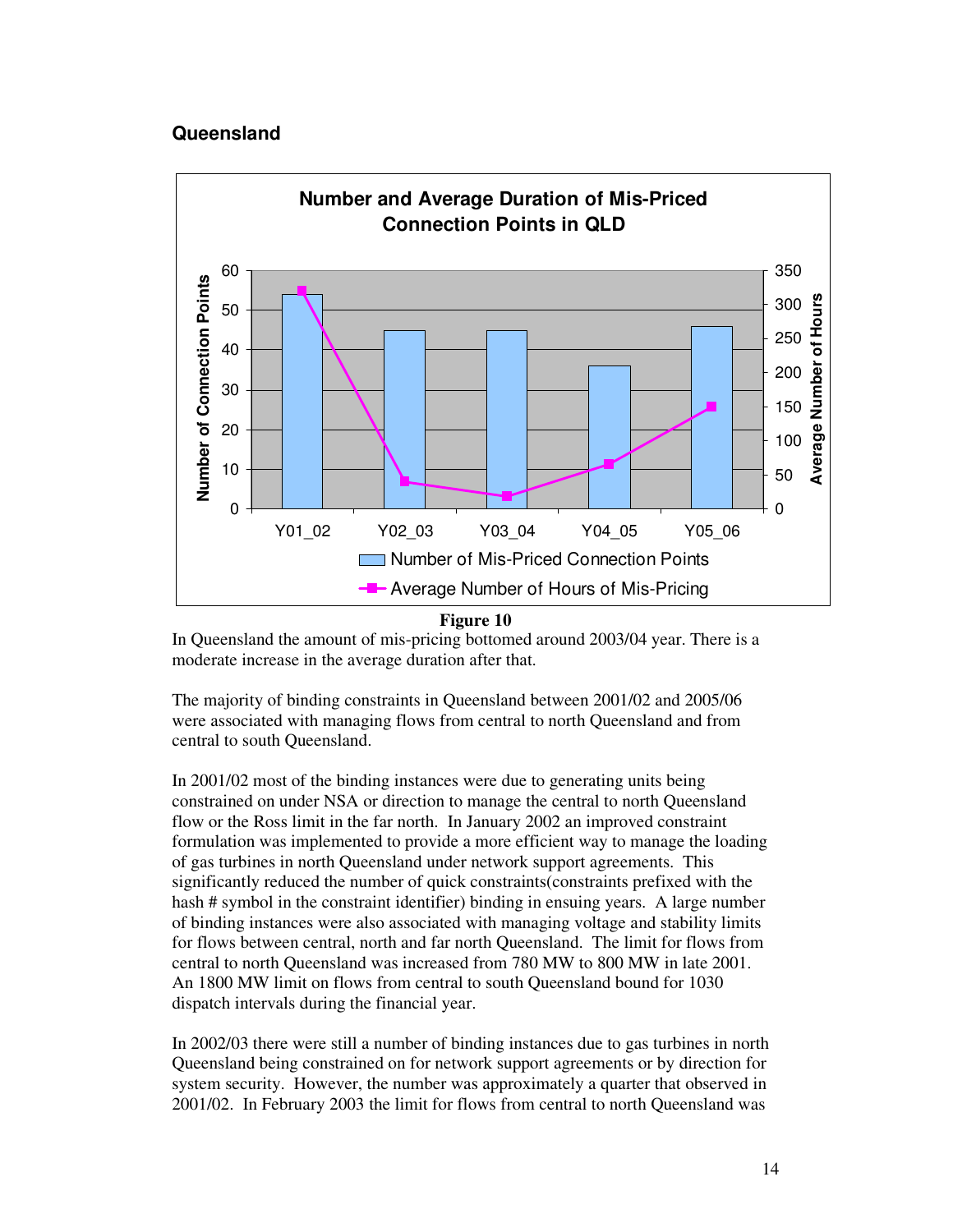changed from an 800 MW static limit to a dynamic limit ranging from 925 MW to 985 MW and the instances of binding for flows from central to north Queensland consequently reduced.

In 2003/04 the overall number of binding constraints was significantly less than observed in the previous two years. This trend changed in 2004/05 with a significant increase in binding dispatch intervals. As with previous years the majority of mispricing instances were associated with managing flows between central, north and far north Queensland.

In 2005/06 the majority of binding dispatch intervals was associated with flows from central to south Queensland during system normal and network outage conditions. There were less than 100 dispatch intervals associated with the binding of constraints used to constrain on generation under network support agreements or by direction to manage flows between central and north Queensland.

The following table provides a summary of binding dispatch intervals resulting in mis-pricing based on the analysis of the top 5 constraint equations binding each financial year. The N-2 column refers to constraints binding due to the loss of more than one transmission line being declared credible.

| Year  | <b>System</b> | <b>Non</b>  | <b>NSA/Direction</b> | $N-2$ | Outage | <b>Disconnected</b> |
|-------|---------------|-------------|----------------------|-------|--------|---------------------|
|       | <b>Normal</b> | conformance |                      |       |        | from network        |
| 01/02 | 8670          |             | 10242                |       |        |                     |
| 02/03 | 192           |             | 2613                 |       |        |                     |
| 03/04 | 110           |             | 187                  |       | 272    | 163                 |
| 04/05 | 1097          |             | 853                  |       |        | 1559                |
| 05/06 | 1002          |             |                      | 283   | 1649   |                     |

#### **Table 5**

There were several major augmentation projects in North Queensland over the period of investigation which enabled limits between central and north Queensland to be increased including the establishment of Strathmore and Woree substations, and installation of SVCs at Ross and Woree. These projects would have contributed to the reduction in network support agreement and direction constraints.

There was also an extended period when the Nebo SVC was out of service for repair between February 2003 and October 2003. This would have reduced the central to north Queensland limit thereby increasing the likelihood that network support agreement or direction constraints would have been required during this period.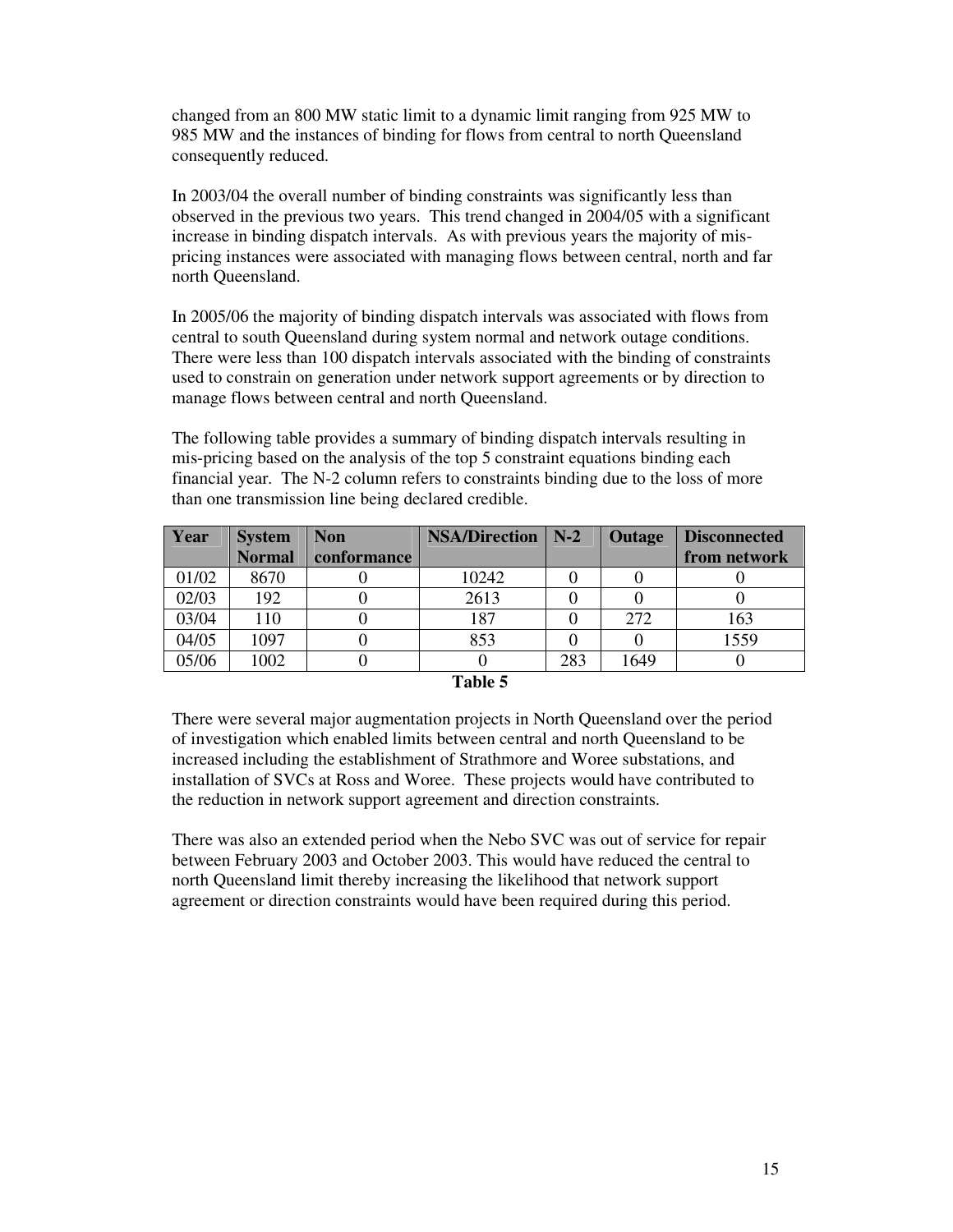

**Figure 11** 

Figure 11 shows connection points in Queensland where the total duration of mispricing is more than 100 hours in at least one year in the study period.





Figure 12 shows the mis-pricing distribution on regional reference price. Most of the mis-pricing is when the regional reference price is less than \$300/MWh.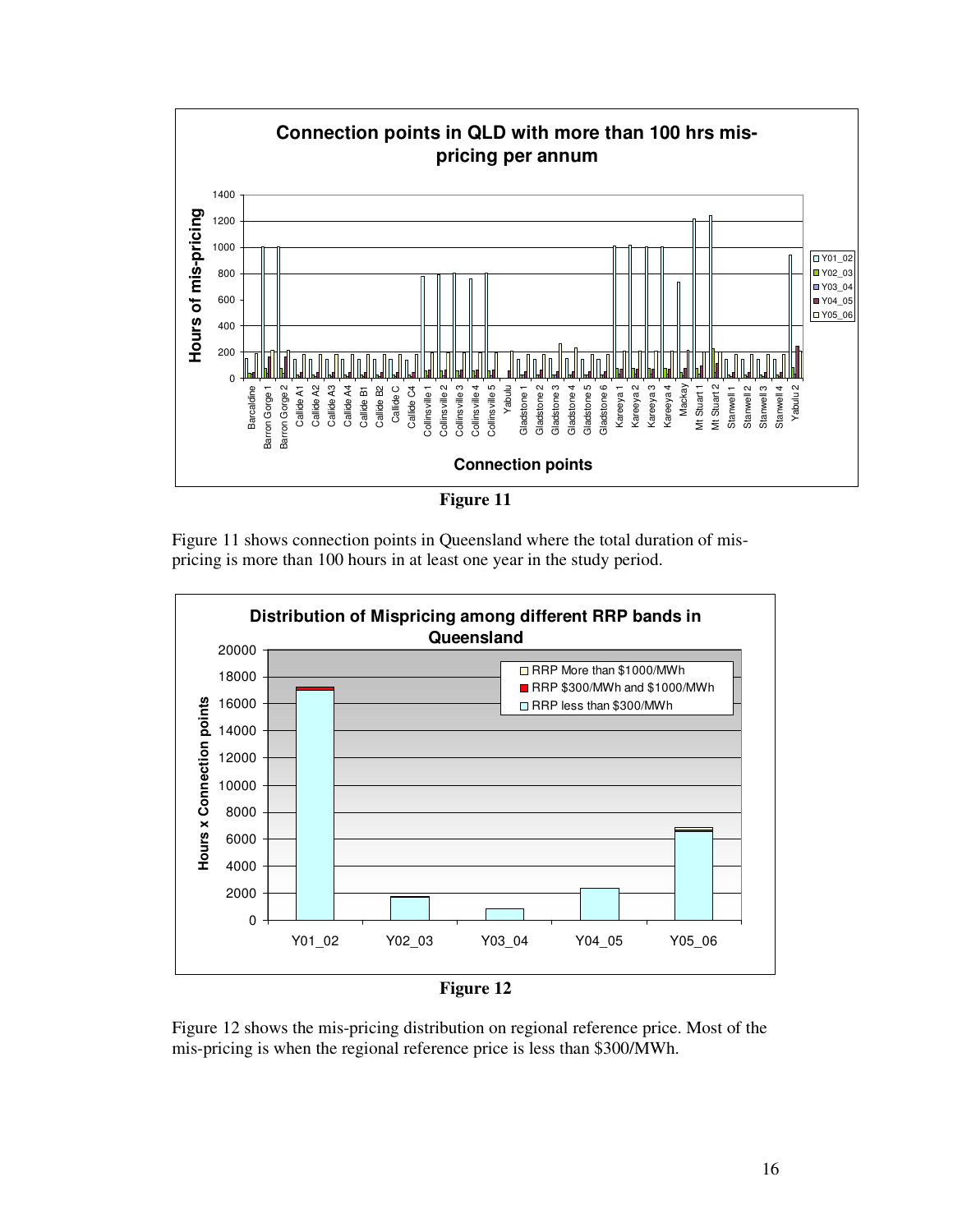#### **South Australia**



**Figure 13** 

There were less incidences of mis-pricing in the initial years because many of the SA constraints were formulated as option 8 constraints (interconnector terms only on the LHS).

The increase in mis-pricing in 2004/05 was due primarily to a significant increase in NSA/Direction constraints binding on the Snuggery and Port Lincoln units to manage line loading. The number of instances of Snuggery generation being constrained on dropped considerably in 2005/06, due to the adoption of a higher 15-min rating on the Keith – Snuggery line in December 2004 and reduction in line flows due to increasing generation from the Lake Bonney and Canunda wind farms. Constraining on Port Lincoln through NSA/Direction also reduced in 2005/06, probably due to output from the Cathedral Rocks wind farm, which commenced generation in June 2005.

SA constraint equations were progressively converted to fully co-optimised formulations (generator and interconnector terms on the left hand side) commencing July 2005. Combined with this work ElectraNet SA also updated a number of limit equations to include the impact of the Lake Bonney and Canunda wind farms. The revised formulations and increased output from the wind farms resulted in the system normal transient stability equation producing a much lower limit than had previously been the case. The V::S\_NIL constraint equation consequently bound for 4700 dispatch intervals in 2005/06. A number of other equations that had been converted to fully co-optimised formulations continued to bind for a similar number of dispatch intervals as in previous years. However, because of the conversion to fully co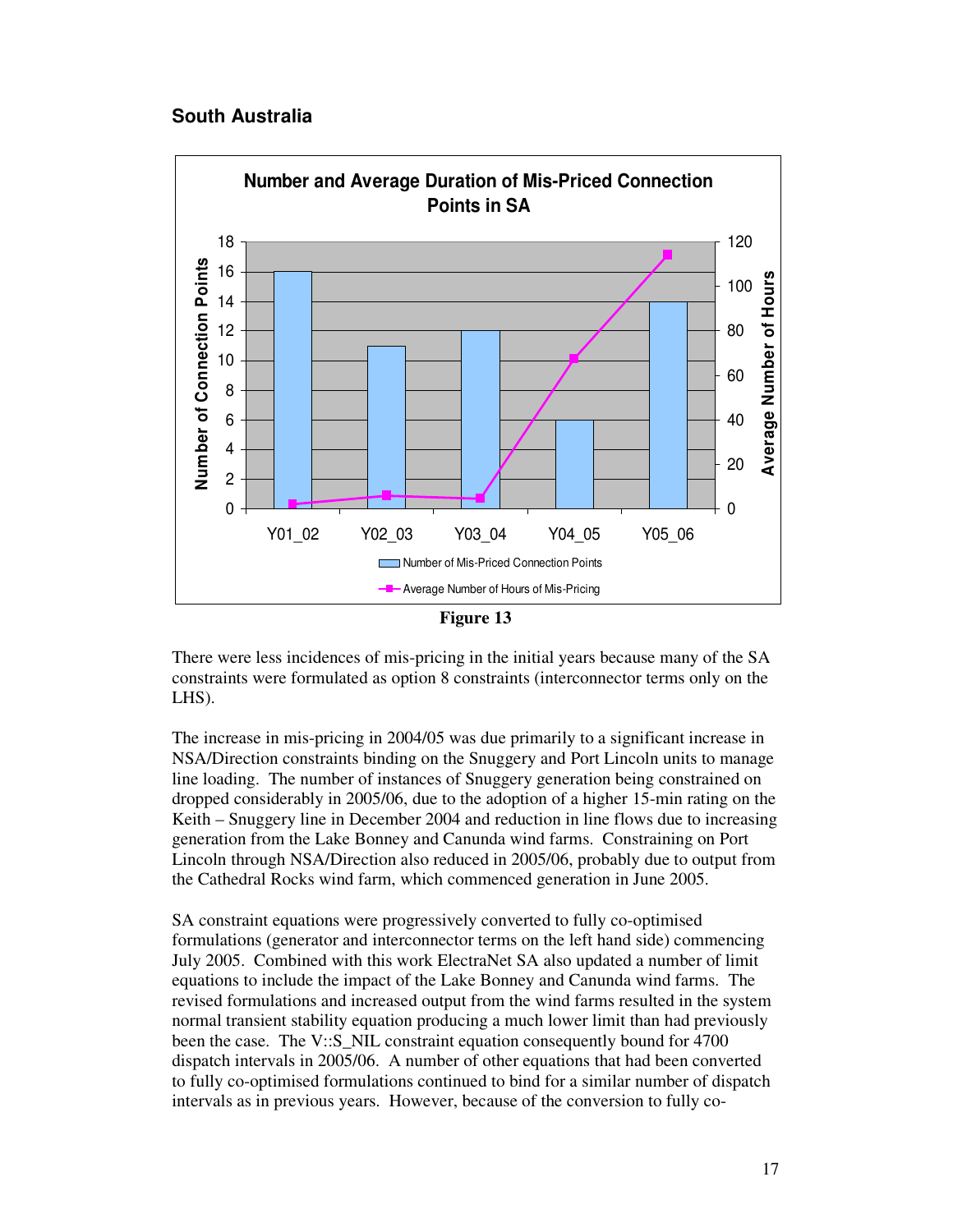optimised formulations these binding dispatch intervals began to contribute to the incidences of mis-pricing resulting in the significant increase in 2005/06 compared to 2004/05.

The following table provides a summary of binding dispatch intervals resulting in mis-pricing based on the analysis of the top 5 constraint equations binding each financial year. The N-2 column refers to constraints binding due to the loss of more than one transmission line or the loss of Pelican Point PS being declared credible. Most of the N-2 binding instances are due to the latter condition.

| Year  | <b>System</b> | <b>Non</b>  | <b>NSA/Direction</b> | $N-2$ | <b>Outage</b> | <b>Disconnected</b> |
|-------|---------------|-------------|----------------------|-------|---------------|---------------------|
|       | <b>Normal</b> | conformance |                      |       |               | from network        |
| 01/02 |               | 183         |                      |       |               |                     |
| 02/03 |               |             | 131                  | 464   |               |                     |
| 03/04 |               |             | 94                   | 169   | 183           | 141                 |
| 04/05 |               |             | 2194                 |       |               | 1409                |
| 05/06 | 5511          |             |                      |       | 1804          |                     |



**Figure 14** 

Figure 14 shows connection points in SA where the total duration of mis-pricing is more than 50 hours in at least one year in the study period.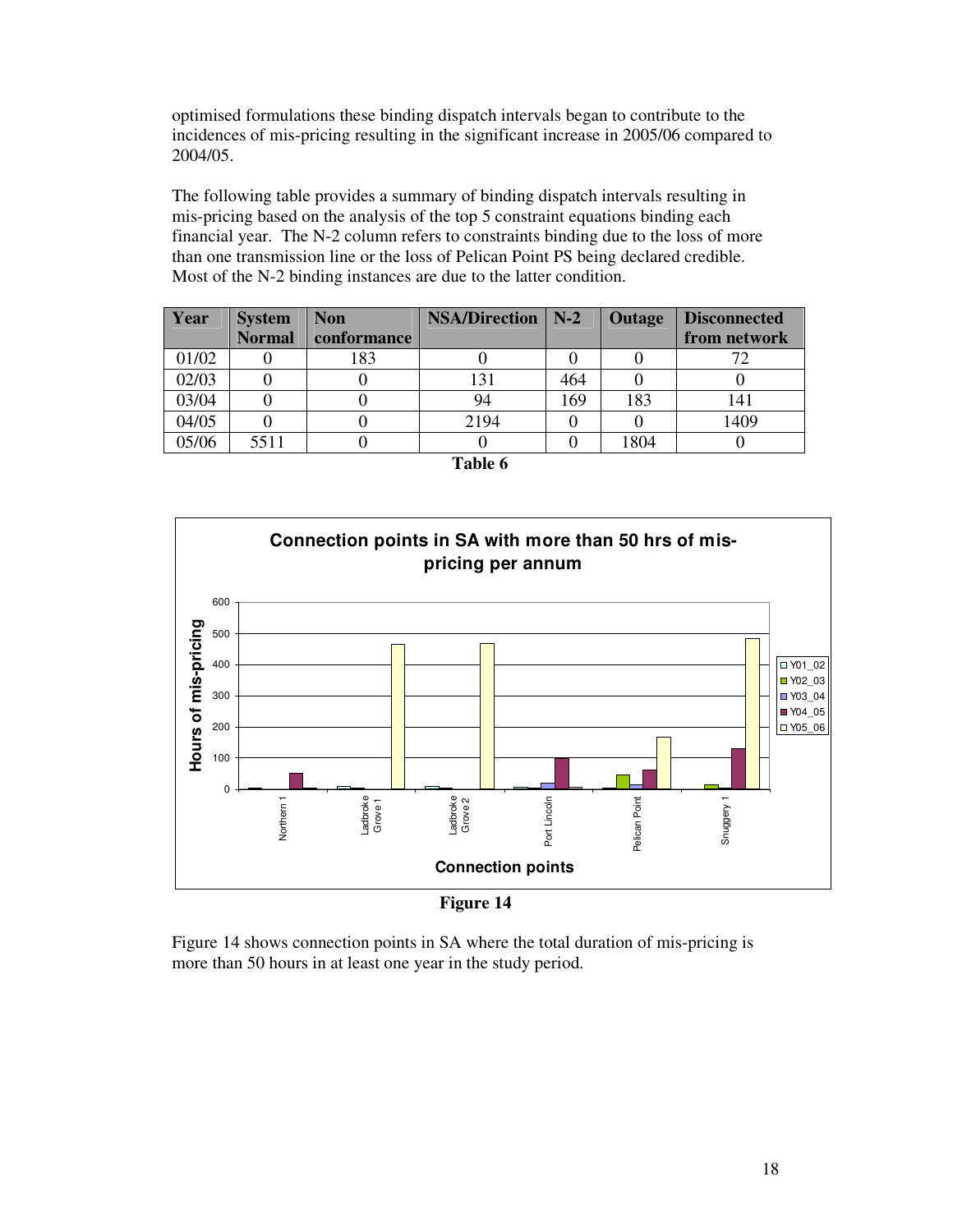

**Figure 15** 

Figure 15 shows the mis-pricing distribution on regional reference price. Most of the mis-pricing is when the regional reference price is less than \$300/MWh.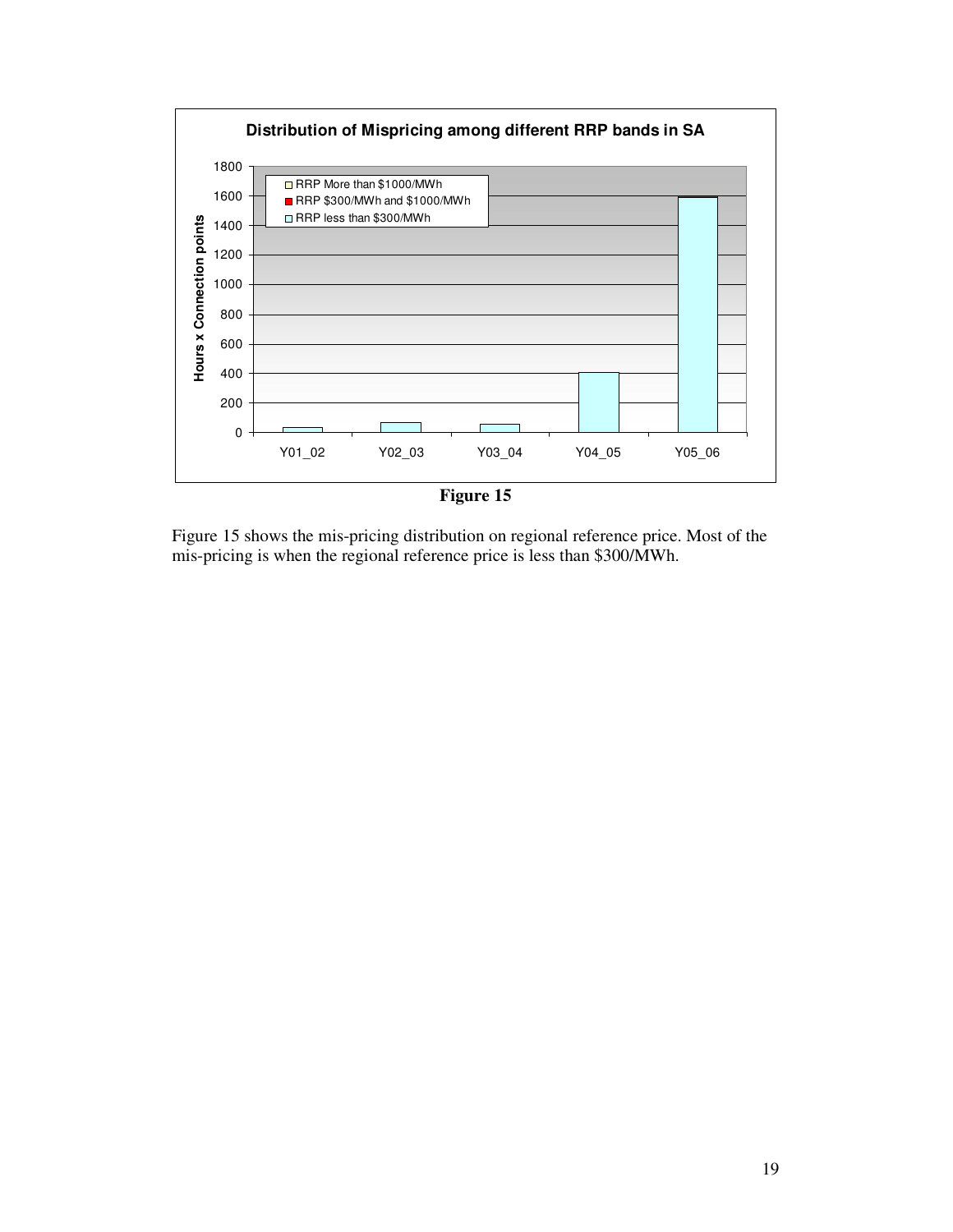



**Figure 16** 

In Snowy region the amount of mis-pricing increased moderately from 2003/04.

There were only a few mis-pricing instances in the Snowy region in 2001/02. In June 2002 the Snowy transmission assets were transferred to TransGrid. In November 2002 the 15 minute ratings for the Murray – Tumut lines were withdrawn resulting in a reduction in rating of up to 160 MVA. It is likely that this reduction contributed to the increase in binding dispatch intervals observed in 2002/03.

The constraint equations managing the Murray – Tumut line flows were formulated as option 1 types (generator terms only on the left hand side). Because these line flows are also strongly influenced by the Victoria – Snowy and Snowy – NSW interconnector flows this formulation did not provide sufficient control to maintain adequate system security. On-line staff was therefore required to invoke discretionary constraints to reduce Murray and/or Tumut power station outputs below that indicated by the constraint equations.

The lower ratings remained in place until July 2003 when 15 minute ratings were restored. However, the requirement to place discretionary constraints on the Murray and Tumut generators to maintain security continued until November 2003 when all of the Snowy constraint equations were converted to fully co-optimised formulations.

The number of binding dispatch intervals remained relatively static between 2003/04 and 2004/05.

The CSP/CSC trial commenced in October 2005. Although there is an increase in mis-pricing in the 2005/06 period the market settlement impact was mitigated by the CSP/CSC financial arrangements.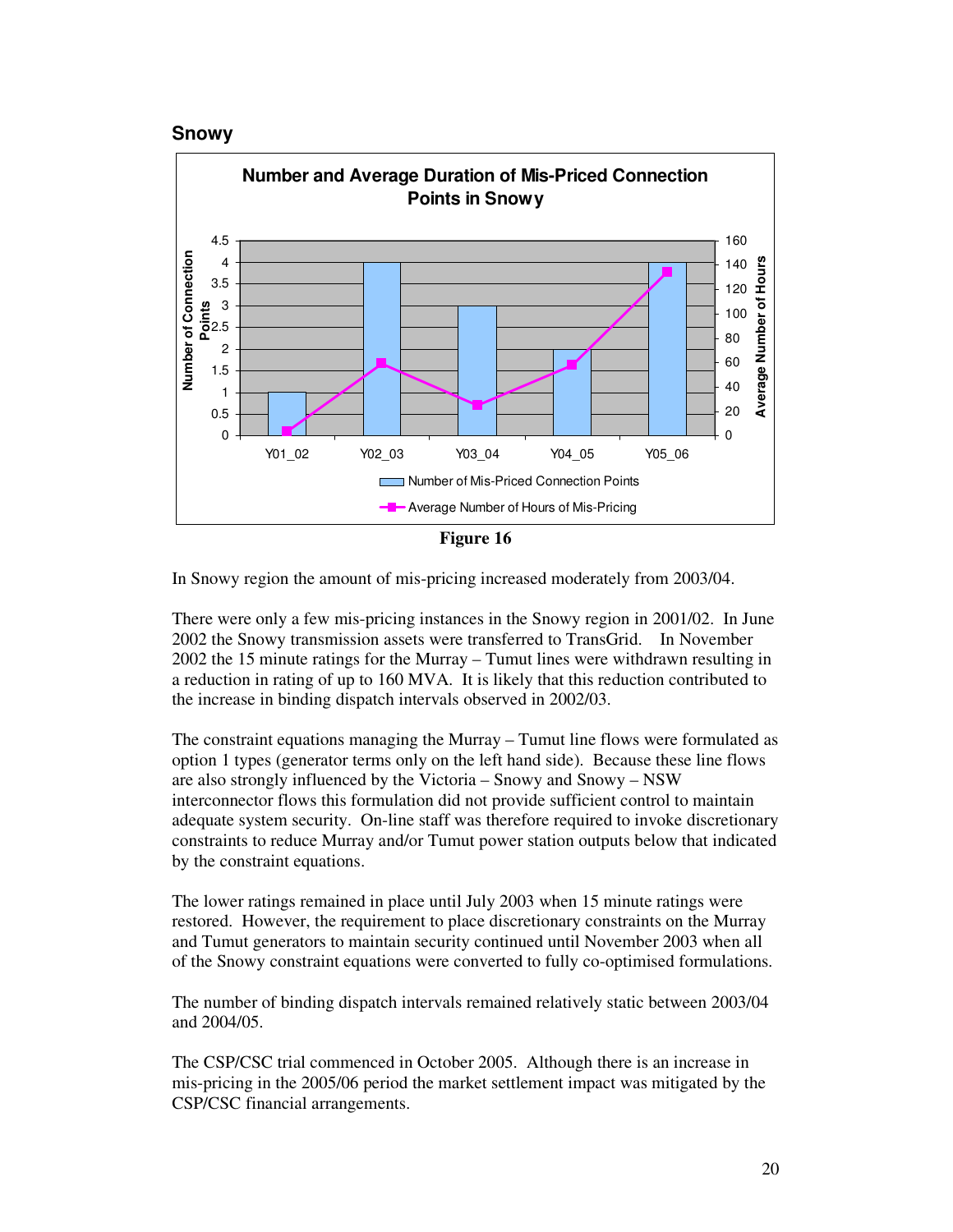The following table provides a summary of binding dispatch intervals resulting in mis-pricing based on the analysis of the top 5 constraint equations binding each financial year. The N-2 column refers to constraints binding due to the loss of more than one transmission line being declared credible.

| <b>Year</b> | <b>System</b> | <b>Non</b>  | <b>NSA/Direction</b>   N-2 | <b>Outage</b> | <b>Disconnected</b> |
|-------------|---------------|-------------|----------------------------|---------------|---------------------|
|             | <b>Normal</b> | conformance |                            |               | from network        |
| 01/02       |               |             |                            |               |                     |
| 02/03       | 2043          |             |                            |               |                     |
| 03/04       | 586           |             |                            |               |                     |
| 04/05       | 646           |             |                            |               |                     |
| 05/06       | 1912          |             |                            |               |                     |

| ı |  |
|---|--|
|---|--|



**Figure 17** 

Figure 17 shows connection points in Snowy where the total duration of mis-pricing is more than 50 hours in at least one year in the study period.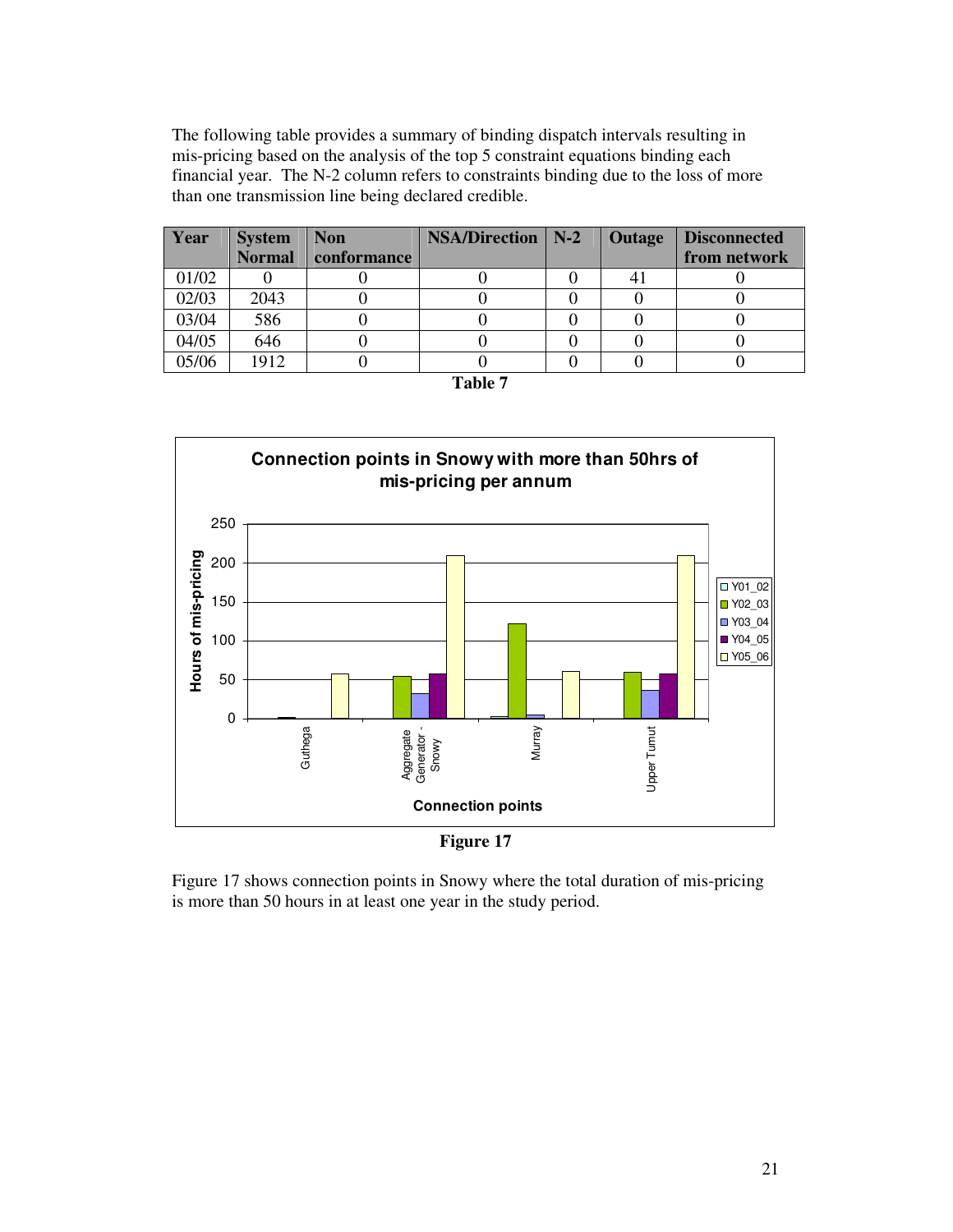

**Figure 18** 

Figure 18 shows the mis-pricing distribution on regional reference price. Most of the mis-pricing is when the regional reference price is less than \$300/MWh.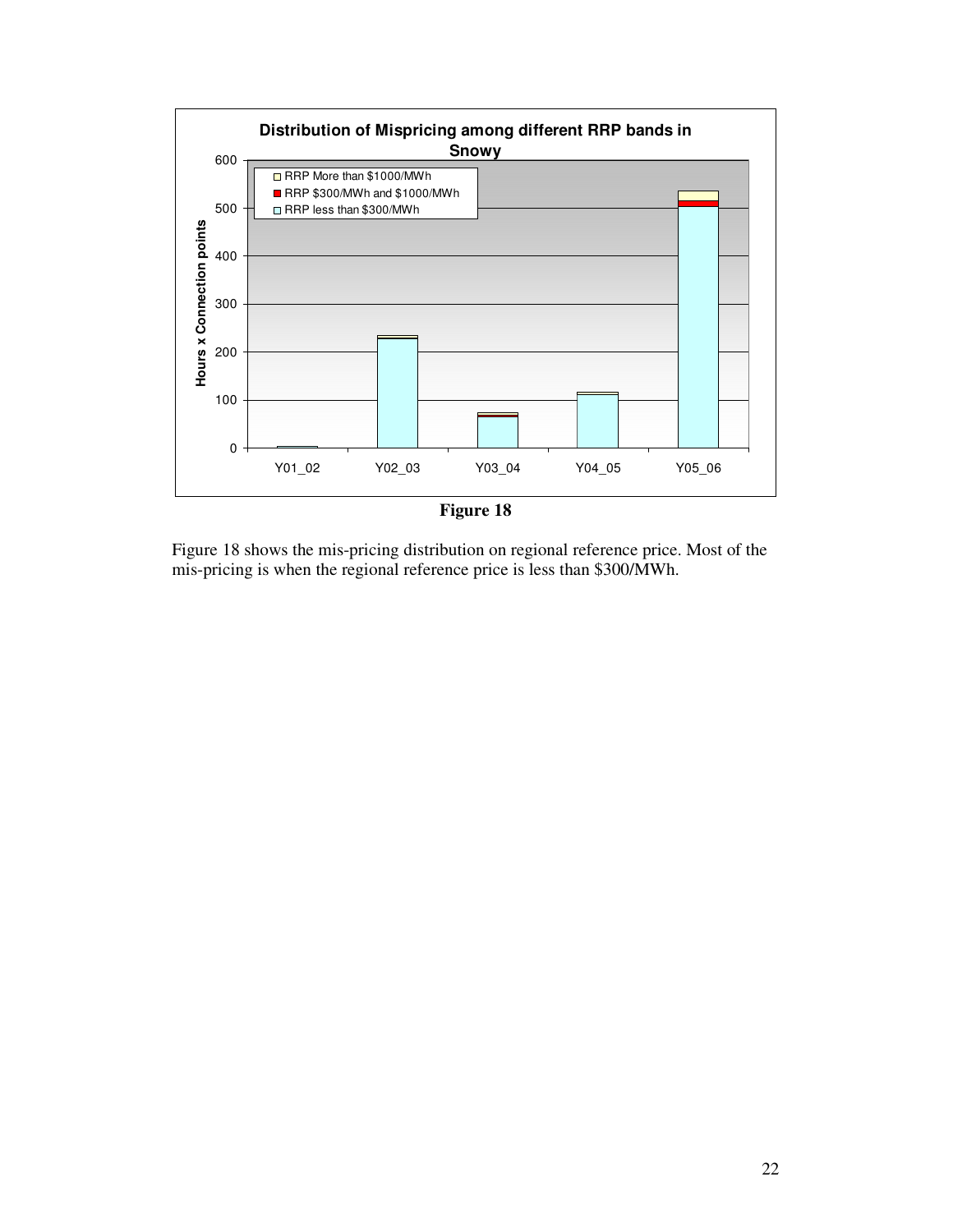#### **Tasmania**



**Figure 19** 

Figure 19 shows connection points in Tasmania where the total duration of mispricing is more than 50 hours in at least one year in the study period.





Figure 20 shows the mis-pricing distribution on regional reference price. Most of the mis-pricing is when the regional reference price is less than \$300/MWh.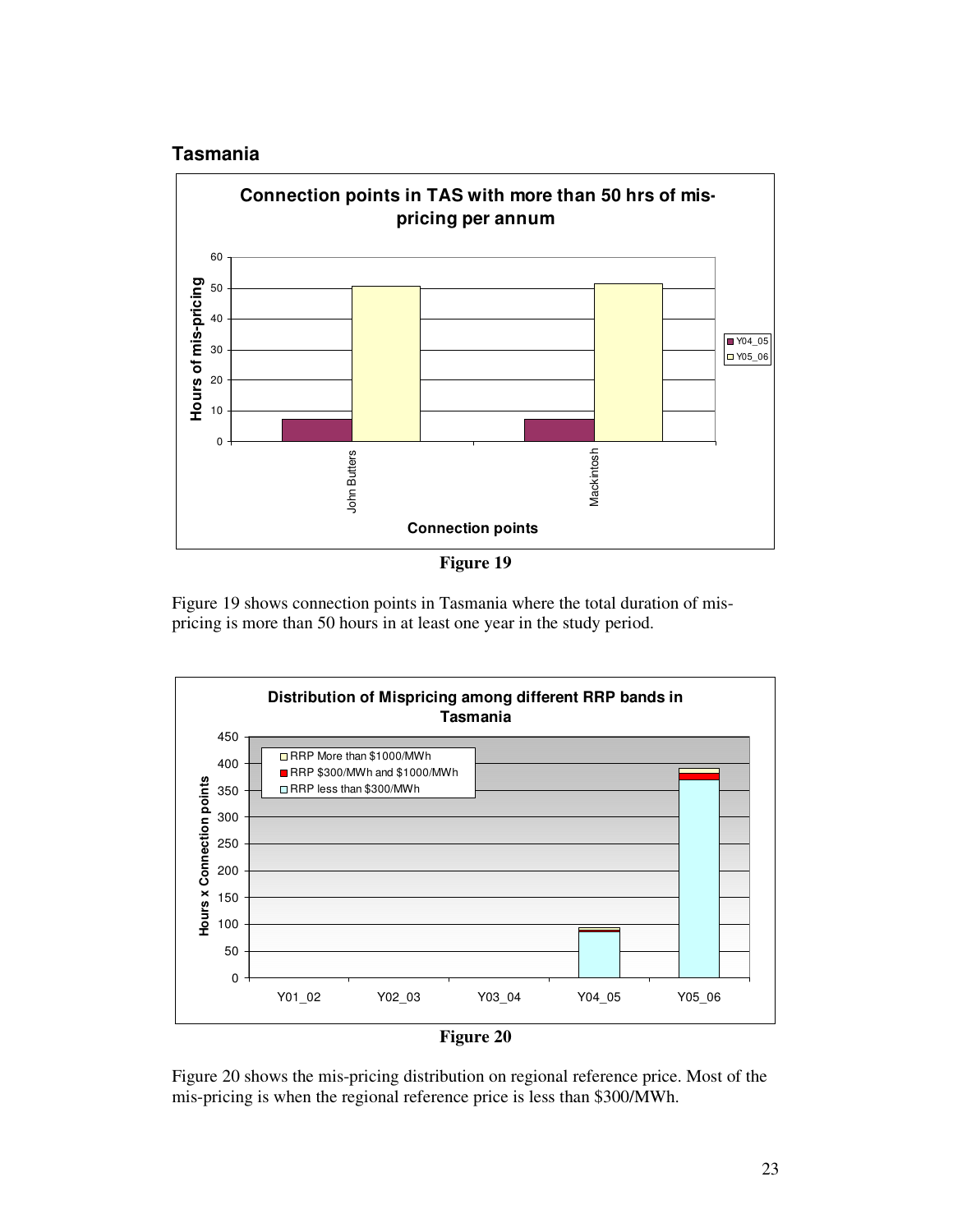It is not possible to infer trends from the instances of mis-pricing associated with Tasmania because:

- ⇒ Tasmania did not join the NEM until May 2005;
- ⇒ Basslink did not commence transferring power until November 2005; and
- ⇒ Basslink did not enter commercial operation until late April 2006.

The following table provides a summary of binding dispatch intervals resulting in mis-pricing based on the analysis of the top 5 constraint equations binding each financial year. The N-2 column refers to constraints binding due to the loss of more than one transmission line being declared credible.

| <b>Year</b> | <b>System</b><br><b>Normal</b> | <b>Non</b><br>conformance | <b>NSA/Direction</b>   N-2 | Outage | Disconnected<br>from network |
|-------------|--------------------------------|---------------------------|----------------------------|--------|------------------------------|
| 04/05       | 451                            |                           |                            | 147    |                              |
| 05/06       | 487                            |                           |                            | 203    | 29                           |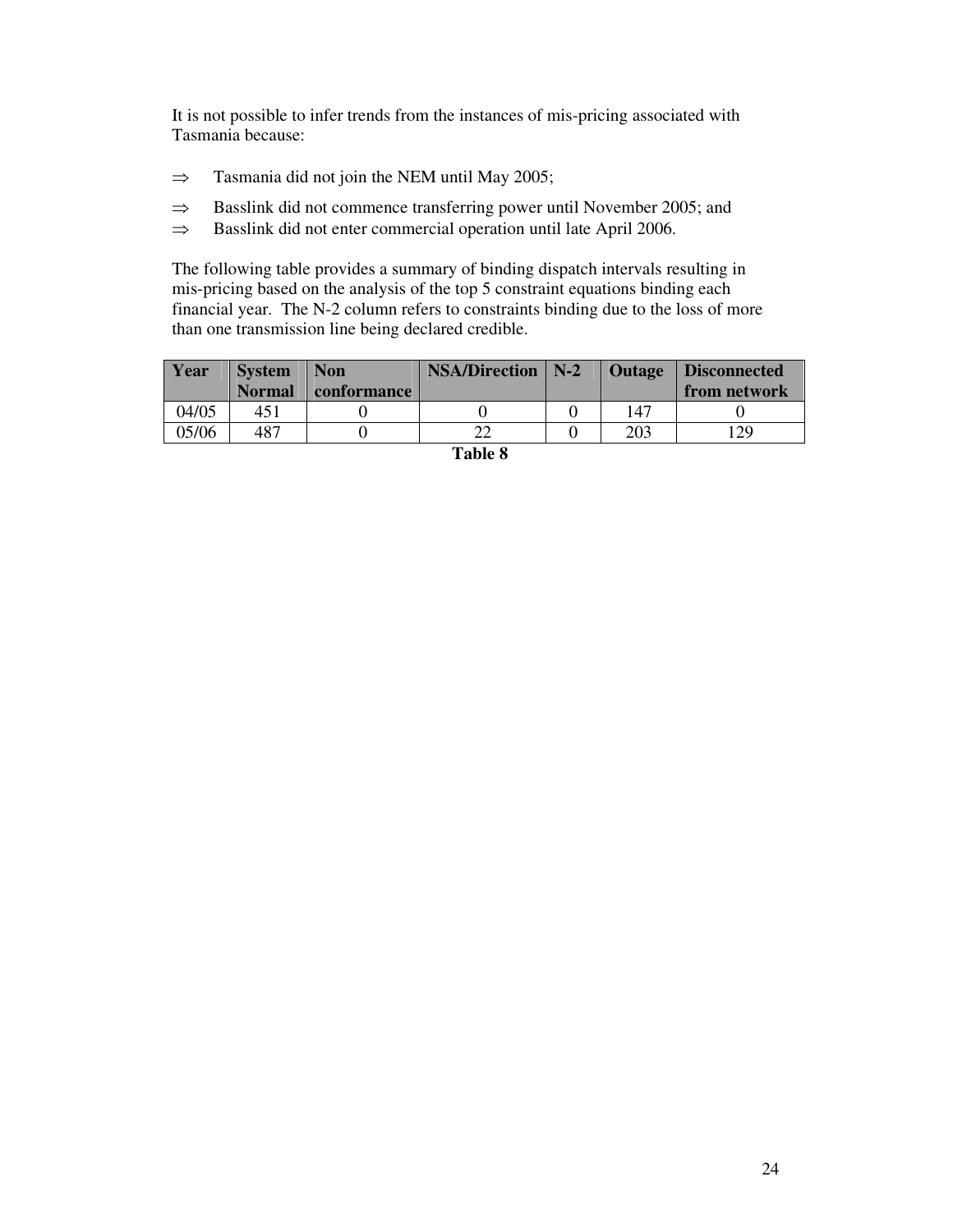#### **Impact of planned transmission outages**

A limited sample study for 2005/06 showed that majority of the mis-pricing was due to binding constraints applied to manage transmission outages, as distinct from those applying with system normal conditions. The amount of mis-pricing is not directly related to the number of constraints binding since the number of constrained generators per constraint is not fixed. More detailed analysis is required to identify details of such impact.

#### **Possible extension of this analysis**

The results published in this report are from an initial review to analyse Dr Biggar's findings. This analysis can be extended to find other trends on constraining on/off generators. They include:

- **Analysis on the materiality of mis-pricing**: This is to quantify mis-pricing as the difference in the prices or the financial amount by applying it to the amount of constrained generation. This type of study will be based on several assumptions of price capping and the marginal impact on constraints. It would have to assume no change in the participant behaviour.
- **Analysis of the impact of planned transmission outages on mis-pricing**: This is to identify the mis-pricing directly due to transmission outages.
- **Analysis of the distribution of positive and negative mis-pricing**: The analysis is to identify and quantify the instances of constrained on and constrained off generation.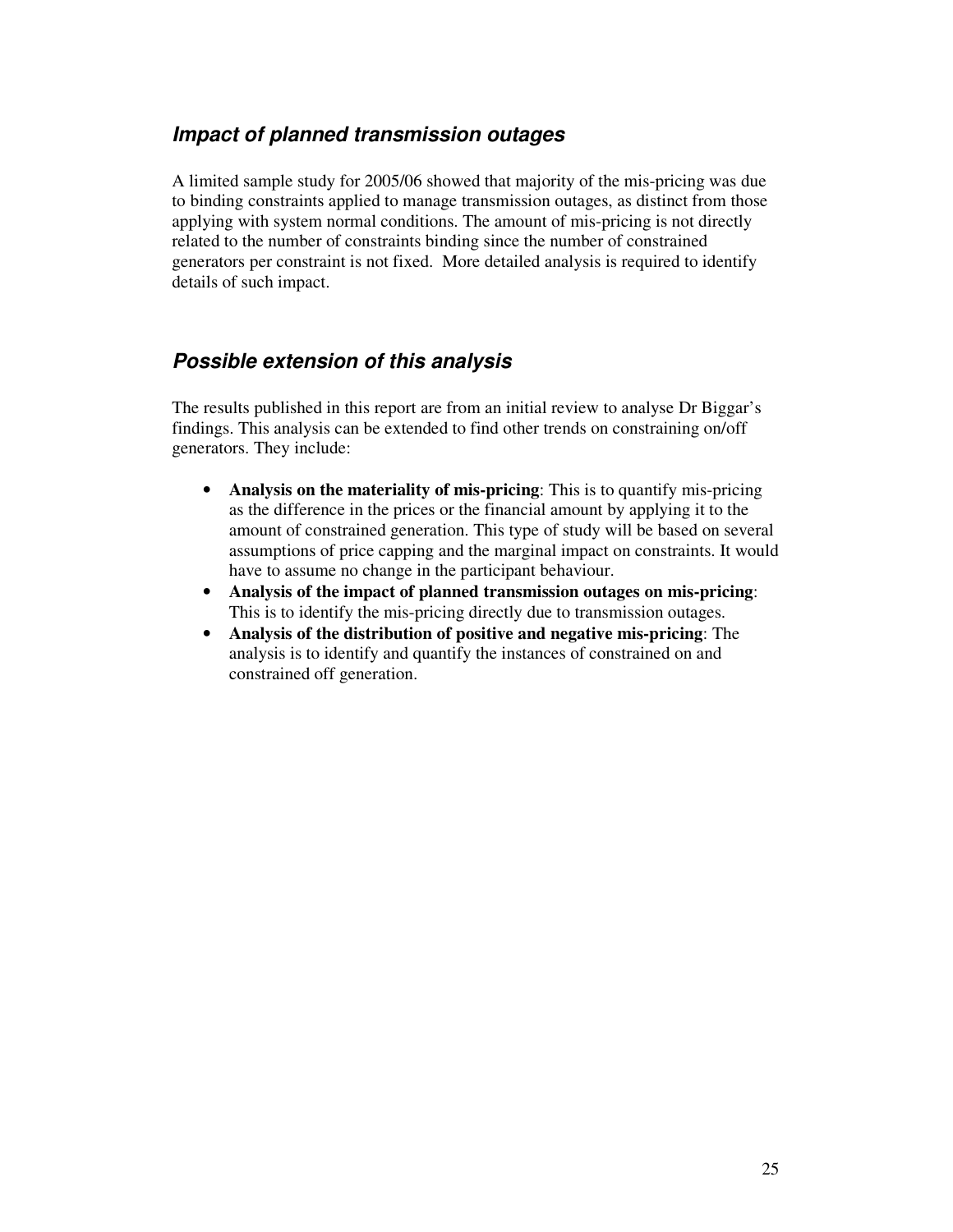# **Conclusions**

This study confirmed the finding that there is an increasing trend of mis-pricing from 2003/04 for the regions NSW, QLD and SA. The Victorian region showed a decreasing trend.

There are some generic causes which may have contributed to the increased mispricing throughout the NEM. An increase in system demand would have contributed to an increase in congestion. The progressive conversion of option 8 (interconnector terms only on the LHS) constraints to a fully co-optimised formulation from July 2005 onwards would also have contributed to the increase in incidence of mis-pricing, while providing better control of the power system.

A region by region analysis of mis-pricing was able to identify region-specific issues which contributed to trends in mis-pricing as summarised below.

Victoria:

- Changes in generation output especially in Hazelwood Power Station
- Generators switching output from the 220kV network to the 500 kV network (Yallourn W unit 1)
- The use of higher short-term rating for Hazelwood Transmission Station transformers from July 2004
- Commissioning of the fourth 500kV transmission line between Latrobe Valley and Melbourne metropolitan area in August 2005
- The impact of drought on Victorian hydro generators

New South Wales

- Multi-day network outages for work to provide long term capacity improvements
- Increase in flow through ONI interconnector from Queensland
- Increase in output from Bayswater and Liddell power stations
- Increase in load in Newcastle area
- Change in constraint formulation to apply single constraint with both generator and interconnector terms instead of a constraint pair for generators and interconnectors separately

Queensland:

- Directions and NSA to manage system conditions in 2001/02
- Increase in voltage stability limit flows from central to north Queensland in late 2001
- Application of dynamic voltage stability limit flows from central to north Queensland in February 2003
- System outages

South Australia:

• The change in constraint formulation from interconnector only constraints to fully co-optimised constraints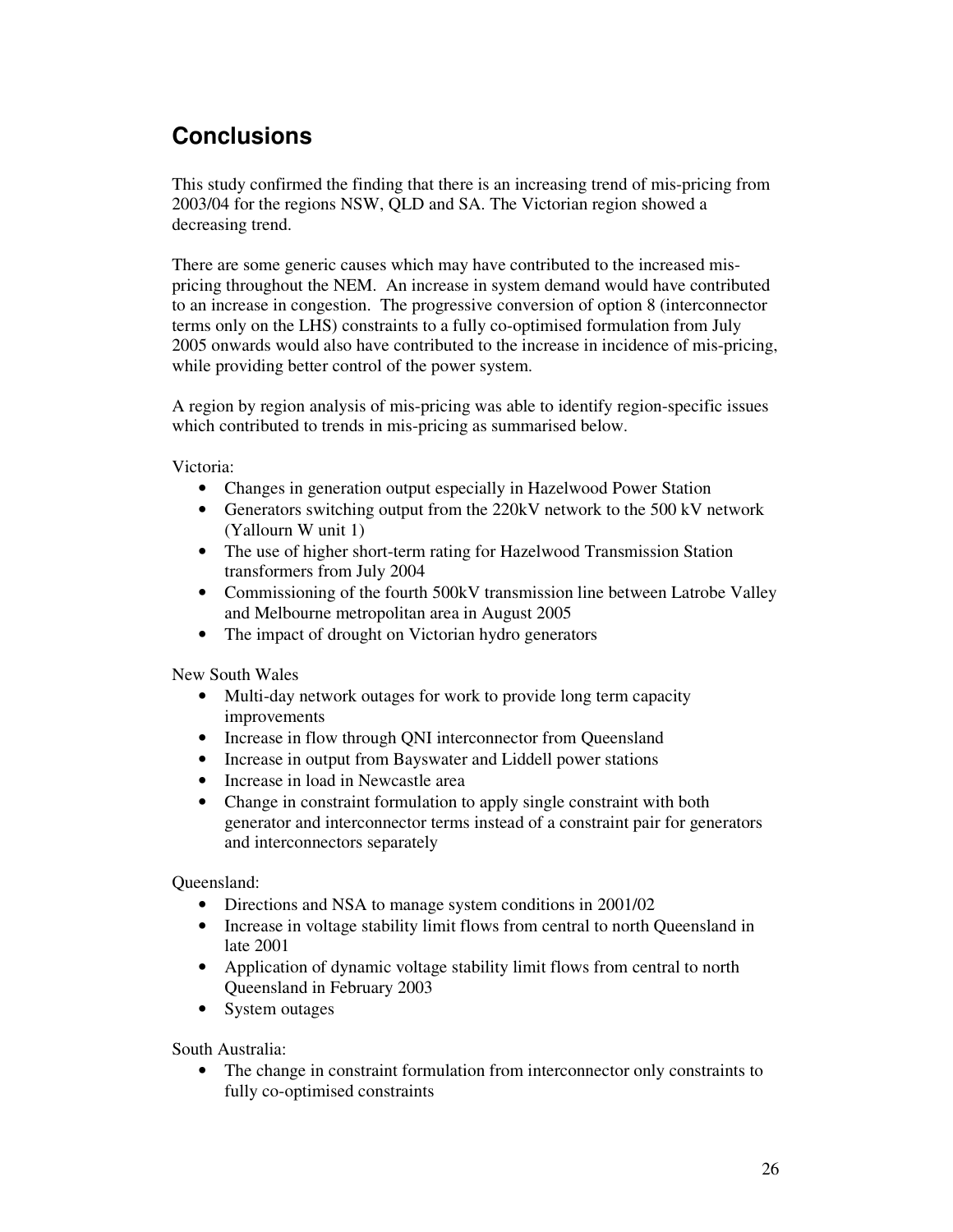- The adoption of higher 15 minute rating for the Keith-Snuggery line in December 2004
- An increase in generation from Lake Bonney and Canunda wind-farms
- A reduction in the Victoria to South Australia transient stability limit. (The increase in wind-farm outputs is one of the probable causes)

Snowy

- The removal of 15 minute rating for Murray-Tumut lines in early 2002 reduced the line limit. This rating was restored in mid 2002.
- The use of discretionary constraints to manage Murray and Tumut generation before fully-cooptimised constraints were adopted.

As discussed above most of these reasons are specific to the region and the situation at the time. They are incremental and once-only in character, rather than continuous and on-going for more than one or two years. Therefore it is not possible to comment on whether the apparent mis-pricing trends identified in the Dr. Biggar's paper will continue in the future.